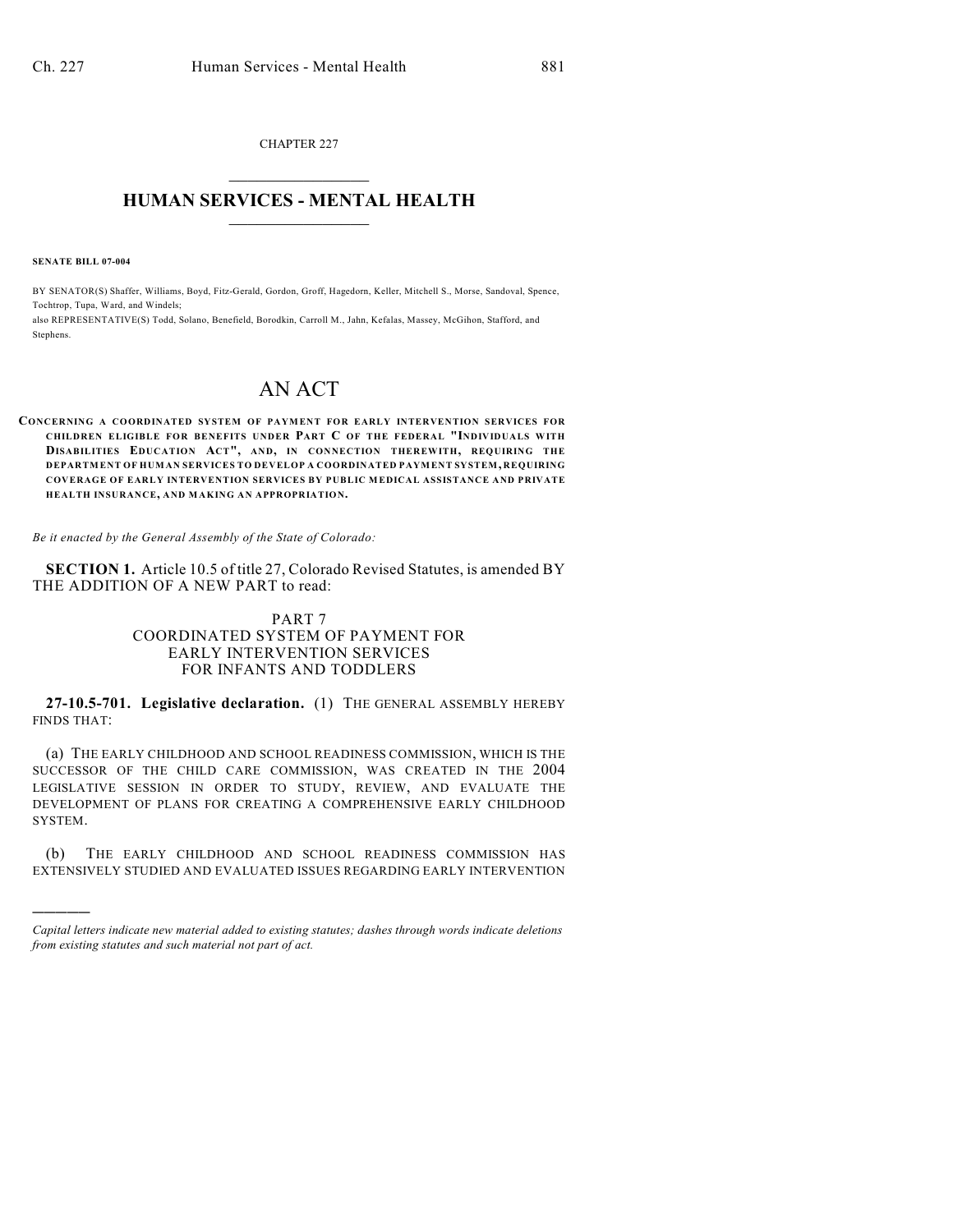SERVICES FOR INFANTS AND TODDLERS WHO HAVE DELAYS IN DEVELOPMENT AND HAS LEARNED THAT THERE IS NO COORDINATED SYSTEM OF PAYMENT FOR EARLY INTERVENTION SERVICES, RESULTING IN THE PROVISION OF DISJUNCTIVE OR INTERRUPTED SERVICES TO ELIGIBLE CHILDREN AND INADEQUATE REIMBURSEMENT OF EARLY INTERVENTION SERVICE PROVIDERS.

(c) THE EARLY CHILDHOOD AND SCHOOL READINESS COMMISSION ALSO WAS INFORMED THAT MANY ELIGIBLE CHILDREN ARE COVERED AS DEPENDENTS BY THEIR PARENTS' HEALTH CARE PLANS, BUT SOME OF THE PLANS MAY DENY BENEFITS FOR EARLY INTERVENTION SERVICES, THEREBY ELIMINATING A SOURCE OF PRIVATE FUNDS FOR THE PAYMENT OF EARLY INTERVENTION SERVICES.

(d) PURSUANT TO PART C OF THE FEDERAL "INDIVIDUALS WITH DISABILITIES EDUCATION ACT", 20 U.S.C. SEC. 1400 ET SEQ., AS AMENDED, THERE IS AN URGENT AND SUBSTANTIAL NEED TO FACILITATE THE COORDINATION OF PAYMENT FOR EARLY INTERVENTION SERVICES FROM FEDERAL, STATE, LOCAL, AND PRIVATE SOURCES, INCLUDING PUBLIC MEDICAL ASSISTANCE AND PRIVATE INSURANCE COVERAGE.

(e) THE LONGER A CHILD'S DEVELOPMENTAL DELAYS ARE NOT ADDRESSED, THE MORE DEVELOPMENTAL DIFFICULTIES THE CHILD WILL EXPERIENCE IN THE FUTURE, THE LESS PREPARED THE CHILD WILL BE FOR SCHOOL, THE MORE SPECIAL EDUCATION NEEDS THE CHILD IS LIKELY TO HAVE, AND THE MORE COSTLY THOSE PROBLEMS WILL BE TO ADDRESS.

(f) COLORADO'S SYSTEM FOR PROVIDING EARLY INTERVENTION SERVICES TO ELIGIBLE INFANTS AND TODDLERS UP TO THEIR THIRD BIRTHDAY WITH SIGNIFICANT DEVELOPMENTAL DISABILITIES AND DELAYS RELIES ON MULTIPLE SOURCES OF FUNDING.

(g) EXISTING LEVELS OF LOCAL, STATE, FEDERAL, AND PRIVATE FUNDING MAY BE MORE EFFICIENTLY USED, MORE CHILDREN MAY BE SERVED, AND A HIGHER QUALITY OF SERVICES MAY BE PROVIDED IF THE EXISTING EARLY INTERVENTION SYSTEM IS MODIFIED TO CREATE A MORE COHERENT AND COORDINATED SYSTEM OF PAYMENT FOR EARLY INTERVENTION SERVICES.

**27-10.5-702. Definitions.** AS USED IN THIS PART 7, UNLESS THE CONTEXT OTHERWISE REQUIRES:

(1) "CARRIER" SHALL HAVE THE SAME MEANING AS SET FORTH IN SECTION 10-16-102 (8), C.R.S.

(2) "CERTIFIED EARLY INTERVENTION SERVICE BROKER" OR "BROKER" MEANS A COMMUNITY CENTERED BOARD OR OTHER ENTITY DESIGNATED BY THE DEPARTMENT TO PERFORM THE DUTIES AND FUNCTIONS SPECIFIED IN SECTION 27-10.5-705 IN A PARTICULAR DESIGNATED SERVICE AREA. NOTWITHSTANDING SECTION 27-10.5-104 (4), IF THE DEPARTMENT IS UNABLE TO DESIGNATE A COMMUNITY CENTERED BOARD OR OTHER ENTITY TO SERVE AS THE BROKER FOR A PARTICULAR DESIGNATED SERVICE AREA, THE DEPARTMENT SHALL SERVE AS THE BROKER FOR THE DESIGNATED SERVICE AREA AND MAY CONTRACT DIRECTLY WITH EARLY INTERVENTION SERVICE PROVIDERS TO PROVIDE EARLY INTERVENTION SERVICES TO ELIGIBLE CHILDREN IN THE DESIGNATED SERVICE AREA.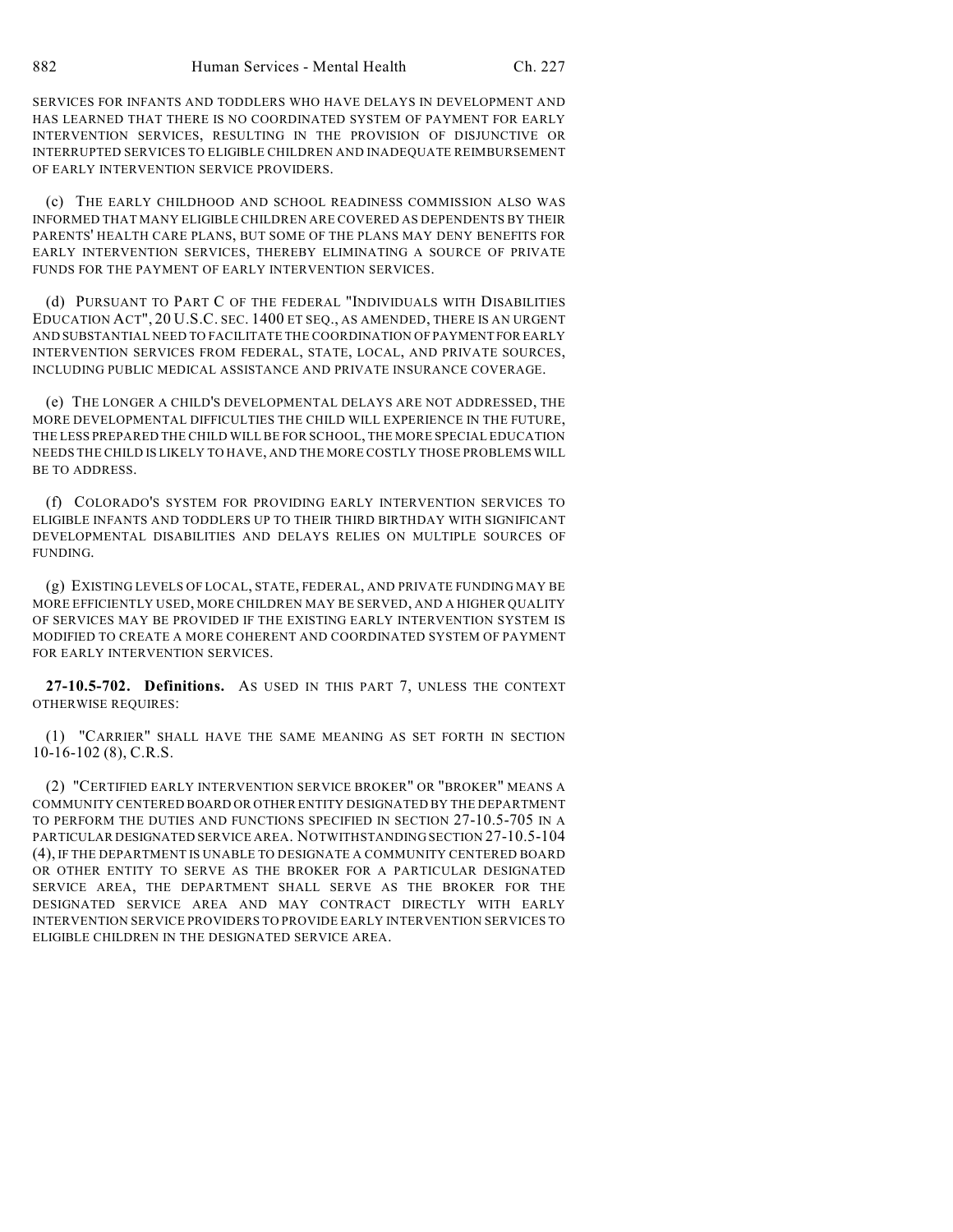(3) "COORDINATED SYSTEM OF PAYMENT" MEANS THE POLICIES AND PROCEDURES DEVELOPED BY THE DEPARTMENT, IN COOPERATION WITH THE DEPARTMENTS OF EDUCATION, HEALTH CARE POLICY AND FINANCING, AND PUBLIC HEALTH AND ENVIRONMENT, THE DIVISION OF INSURANCE IN THE DEPARTMENT OF REGULATORY AGENCIES, PRIVATE HEALTH INSURANCE CARRIERS, AND CERTIFIED EARLY INTERVENTION SERVICE BROKERS, TO ENSURE THAT AVAILABLE PUBLIC AND PRIVATE SOURCES OF FUNDS TO PAY FOR EARLY INTERVENTION SERVICES FOR ELIGIBLE CHILDREN ARE ACCESSED AND UTILIZED IN AN EFFICIENT MANNER.

(4) "DEPARTMENT" MEANS THE DEPARTMENT OF HUMAN SERVICES.

(5) "EARLY INTERVENTION SERVICES" MEANS SERVICES AS DEFINED BY THE DEPARTMENT IN ACCORDANCE WITH PART C THAT ARE AUTHORIZED THROUGH AN ELIGIBLE CHILD'S IFSP. EARLY INTERVENTION SERVICES, AS SPECIFIED IN AN ELIGIBLE CHILD'S IFSP, SHALL QUALIFY AS MEETING THE STANDARD FOR MEDICALLY NECESSARY SERVICES AS USED BY PRIVATE HEALTH INSURANCE AND AS USED BY PUBLIC MEDICAL ASSISTANCE, TO THE EXTENT ALLOWED PURSUANT TO SECTION 25.5-1-124, C.R.S.

(6) "ELIGIBLE CHILD" MEANS AN INFANT OR TODDLER, FROM BIRTH UP TO THE CHILD'S THIRD BIRTHDAY, WHO, AS DEFINED BY THE DEPARTMENT IN ACCORDANCE WITH PART C, HAS SIGNIFICANT DELAYS IN DEVELOPMENT OR HAS A DIAGNOSED PHYSICAL OR MENTAL CONDITION THAT HAS A HIGH PROBABILITY OF RESULTING IN SIGNIFICANT DELAYS IN DEVELOPMENT OR WHO IS ELIGIBLE FOR SERVICES PURSUANT TO SECTION 27-10.5-102 (11) (c).

(7) "INDIVIDUALIZED FAMILY SERVICE PLAN" OR "IFSP" MEANS A WRITTEN PLAN DEVELOPED PURSUANT TO 20 U.S.C. SEC. 1436 AND 34 CFR 303.340, AS AMENDED, THAT AUTHORIZES EARLY INTERVENTION SERVICES TO AN ELIGIBLE CHILD AND THE CHILD'S FAMILY.

(8) "PART C" MEANS THE EARLY INTERVENTION PROGRAM FOR INFANTS AND TODDLERS WHO ARE ELIGIBLE FOR SERVICES UNDER PART C OF THE FEDERAL "INDIVIDUALS WITH DISABILITIES EDUCATION ACT", 20 U.S.C. SEC. 1400 ET SEQ., AS AMENDED.

(9) "PRIVATE HEALTH INSURANCE" MEANS A HEALTH COVERAGE PLAN, AS DEFINED IN SECTION 10-16-102 (22.5), C.R.S., THAT IS PURCHASED BY INDIVIDUALS OR GROUPS TO PROVIDE, DELIVER, ARRANGE FOR, PAY FOR, OR REIMBURSE ANY OF THE COSTS OF HEALTH CARE SERVICES, AS DEFINED IN SECTION 10-16-102 (22), C.R.S., PROVIDED TO A PERSON ENTITLED TO RECEIVE BENEFITS OR SERVICES UNDER THE HEALTH COVERAGE PLAN.

(10) "PUBLIC MEDICAL ASSISTANCE" MEANS MEDICAL SERVICES THAT ARE PROVIDED BY THE STATE THROUGH THE "COLORADO MEDICAL ASSISTANCE ACT", ARTICLES 4 TO 6 OF TITLE 25.5, C.R.S., OR THE "CHILDREN'S BASIC HEALTH PLAN ACT", ARTICLE 8 OF TITLE 25.5, C.R.S, OR OTHER PUBLIC MEDICAL ASSISTANCE FUNDING SOURCES TO QUALIFYING INDIVIDUALS.

(11) "QUALIFIED EARLY INTERVENTION SERVICE PROVIDER" OR "QUALIFIED PROVIDER" MEANS A PERSON OR AGENCY, AS DEFINED BY THE DEPARTMENT IN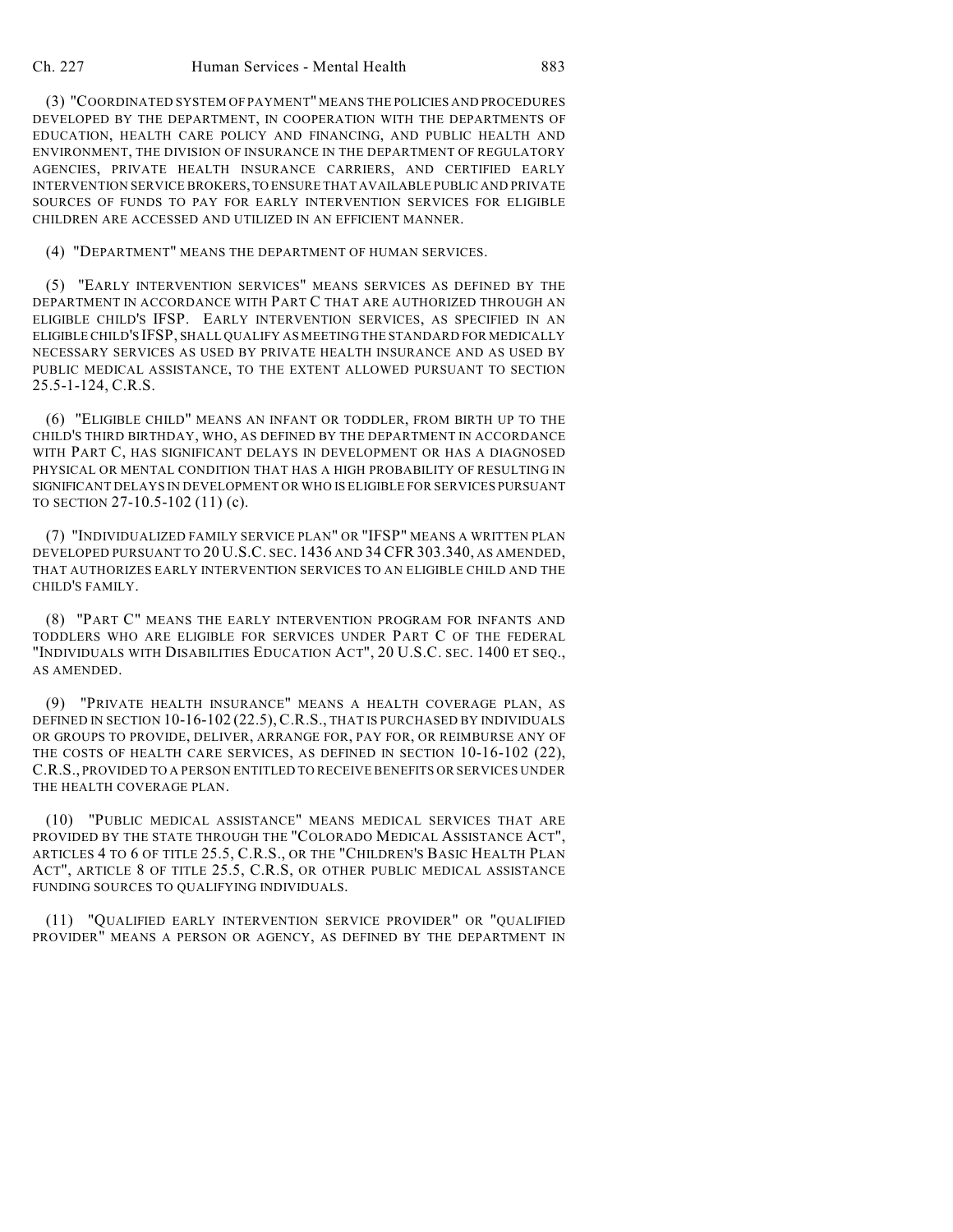ACCORDANCE WITH PART C, WHO PROVIDES EARLY INTERVENTION SERVICES AND IS LISTED ON THE REGISTRY OF EARLY INTERVENTION SERVICE PROVIDERS PURSUANT TO SECTION 27-10.5-705 (1) (a).

(12) "STATE PLAN" MEANS THE COLORADO PLAN FOR A COMPREHENSIVE AND COORDINATED SYSTEM OFEARLY INTERVENTION SERVICES REQUIRED PURSUANT TO PART C.

**27-10.5-703. Coordinated system of payment for early intervention services - duties of departments - rules.** (1) IN ORDER TO IMPLEMENT THE PROVISIONS OF THIS PART 7, THE DEPARTMENT, AS LEAD AGENCY FOR PART C, SHALL BE RESPONSIBLE FOR THE FOLLOWING, SUBJECT TO AVAILABLE APPROPRIATIONS:

(a) ESTABLISHING A STATE PLAN FOR A STATEWIDE, COMPREHENSIVE SYSTEM OF EARLY INTERVENTION SERVICES IN ACCORDANCE WITH PART C;

(b) ESTABLISHING AN INTERAGENCY OPERATING AGREEMENT BETWEEN THE DEPARTMENT AND THE DEPARTMENTS OF EDUCATION, HEALTH CARE POLICY AND FINANCING, AND PUBLIC HEALTH AND ENVIRONMENT REGARDING THE RESPONSIBILITIES OF EACH DEPARTMENT TO ASSIST IN THE DEVELOPMENT AND IMPLEMENTATION OF A STATEWIDE, COMPREHENSIVE SYSTEM OF EARLY INTERVENTION SERVICES AND A COORDINATED SYSTEM OF PAYMENTS FOR EARLY INTERVENTION SERVICES;

(c) DEVELOPING, IN COOPERATION WITH THE DEPARTMENTS OF EDUCATION, HEALTH CARE POLICY AND FINANCING, AND PUBLIC HEALTH AND ENVIRONMENT, THE DIVISION OF INSURANCE IN THE DEPARTMENT OF REGULATORY AGENCIES, PRIVATE HEALTH INSURANCE CARRIERS, AND CERTIFIED EARLY INTERVENTION SERVICE BROKERS, A COORDINATED SYSTEM OF PAYMENT OF EARLY INTERVENTION SERVICES USING PUBLIC AND PRIVATE FUNDS;

CERTIFYING COMMUNITY CENTERED BOARDS OR OTHER ENTITIES AS DETERMINED BY THE DEPARTMENT AS EARLY INTERVENTION SERVICE BROKERS FOR EARLY INTERVENTION SERVICES PROVIDED PURSUANT TO THIS PART 7;

(e) ENSURING AN APPROPRIATE ALLOCATION OF PAYMENT RESPONSIBILITIES FOR EARLY INTERVENTION SERVICES AMONG FEDERAL, STATE, LOCAL, AND PRIVATE SOURCES, INCLUDING PUBLIC MEDICAL ASSISTANCE AND PRIVATE INSURANCE COVERAGE.

(2) ANY ADDITIONAL SOURCE OF FUNDS THAT MAY BECOME AVAILABLE FOR THE PAYMENT OF EARLY INTERVENTION SERVICES ON OR AFTER JULY 1, 2007, AS A RESULT OF THE DEVELOPMENT AND IMPLEMENTATION OF A STATEWIDE, COMPREHENSIVE SYSTEM OF EARLY INTERVENTION SERVICES AND A COORDINATED SYSTEM OF PAYMENTS FOR EARLY INTERVENTION SERVICES SHALL NOT REPLACE OR REDUCE ANY OTHER FEDERAL OR STATE FUNDS AVAILABLE FOR THE PAYMENT OF EARLY INTERVENTION SERVICES ON OR BEFORE JULY 1, 2007.

(3) NOTHING IN THIS PART 7 SHALL BE CONSTRUED TO INHIBIT, ENCUMBER, OR CONTROL THE USE OF LOCAL FUNDS, INCLUDING COUNTY GRANTS, REVENUES FROM LOCAL MILL LEVIES, AND PRIVATE GRANTS AND CONTRIBUTIONS, THAT A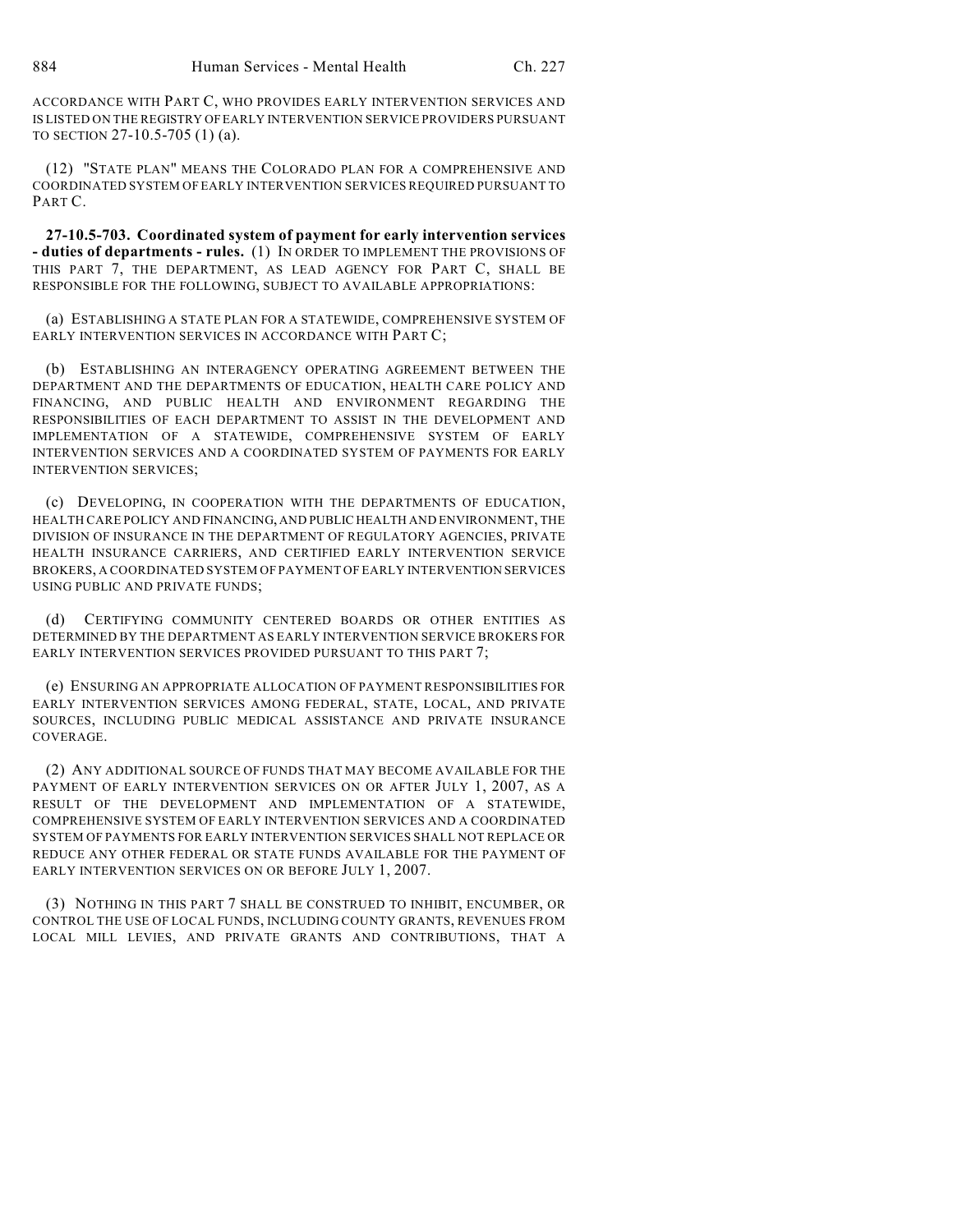COMMUNITY CENTERED BOARD OR COUNTY GOVERNMENT MAY ELECT TO ALLOCATE FOR THE BENEFIT OF ELIGIBLE CHILDREN.

(4) IN DEVELOPING A COORDINATED SYSTEM OF PAYMENT, THE DEPARTMENT SHALL NOT DIRECTLY OR INDIRECTLY CREATE A NEW ENTITLEMENT FOR EARLY INTERVENTION SERVICES FUNDED FROM THE GENERAL FUND. HOWEVER, THIS SUBSECTION (4) SHALL NOT PROHIBIT ANY ADJUSTMENTS TO PUBLIC MEDICAL ASSISTANCE REQUIRED BY SECTION 25.5-1-124, C.R.S.

**27-10.5-704. Cooperation among state agencies - implementing coordinated payment system - revisions to rules.** (1) THE DEPARTMENTS OF EDUCATION, HEALTH CARE POLICY AND FINANCING, AND PUBLIC HEALTH AND ENVIRONMENT SHALL COOPERATE WITH THE DEPARTMENT TO IMPLEMENT THE PROVISIONS OF THIS PART 7 AND SHALL:

(a) ASSIGN A REPRESENTATIVE IN ACCORDANCE WITH PART C TO ADVISE AND ASSIST THE DEPARTMENT IN THE DEVELOPMENT AND IMPLEMENTATION OF THE EARLY INTERVENTION SYSTEM;

(b) PARTICIPATE IN THE ONGOING REVIEW OF FUNDING PRACTICES FOR EARLY INTERVENTION SERVICES AND DEVELOP OR REVISE PROCEDURES FOR A COORDINATED SYSTEM OF PAYMENT FOR EARLY INTERVENTION SERVICES;

(c) USE UNIFORM FORMS AND PROCEDURES FOR BILLING THE COSTS OF EARLY INTERVENTION SERVICES TO PUBLIC MEDICAL ASSISTANCE, AS SPECIFIED IN THE "COLORADO MEDICAL ASSISTANCE ACT", ARTICLES 4 TO 6 OF TITLE 25.5, C.R.S., OR THE "CHILDREN'S BASIC HEALTH PLAN ACT", ARTICLE 8 OF TITLE 25.5, C.R.S., AS APPROPRIATE, AND PRIVATE HEALTH INSURANCE, AS SPECIFIED IN PART 1 OF ARTICLE 16 OF TITLE 10, C.R.S.;

(d) COORDINATE REVISIONS TO EXISTING RULES THAT ARE NECESSARY TO IMPLEMENT THIS PART 7; AND

(e) PERFORM OTHER TASKS AND FUNCTIONS NECESSARY FOR THE IMPLEMENTATION OF THIS PART 7.

(2) THE DIVISION OF INSURANCE IN THE DEPARTMENT OF REGULATORY AGENCIES SHALL PROVIDE ASSISTANCE TO THE DEPARTMENT RELATED TO THE REQUIREMENTS AND IMPLEMENTATION OF SECTION 10-16-104 (1.3), C.R.S., AND INSURANCE LAWS AND RULES RELATED TO BILLING AND CLAIMS HANDLING.

**27-10.5-705. Certified early intervention service brokers - duties - payment for early intervention services - fees.** (1) FOR EACH DESIGNATED SERVICE AREA IN THE STATE, THE CERTIFIED EARLY INTERVENTION SERVICE BROKER FOR THE AREA SHALL:

(a) ESTABLISH A REGISTRY OF QUALIFIED EARLY INTERVENTION SERVICE PROVIDERS TO PROVIDE EARLY INTERVENTION SERVICES TO ELIGIBLE CHILDREN IN THE DESIGNATED SERVICE AREA. THE CERTIFIED EARLY INTERVENTION SERVICE BROKER FOR A DESIGNATED SERVICE AREA MAY PROVIDE EARLY INTERVENTION SERVICES DIRECTLY OR MAY SUBCONTRACT THE PROVISION OF SERVICES TO OTHER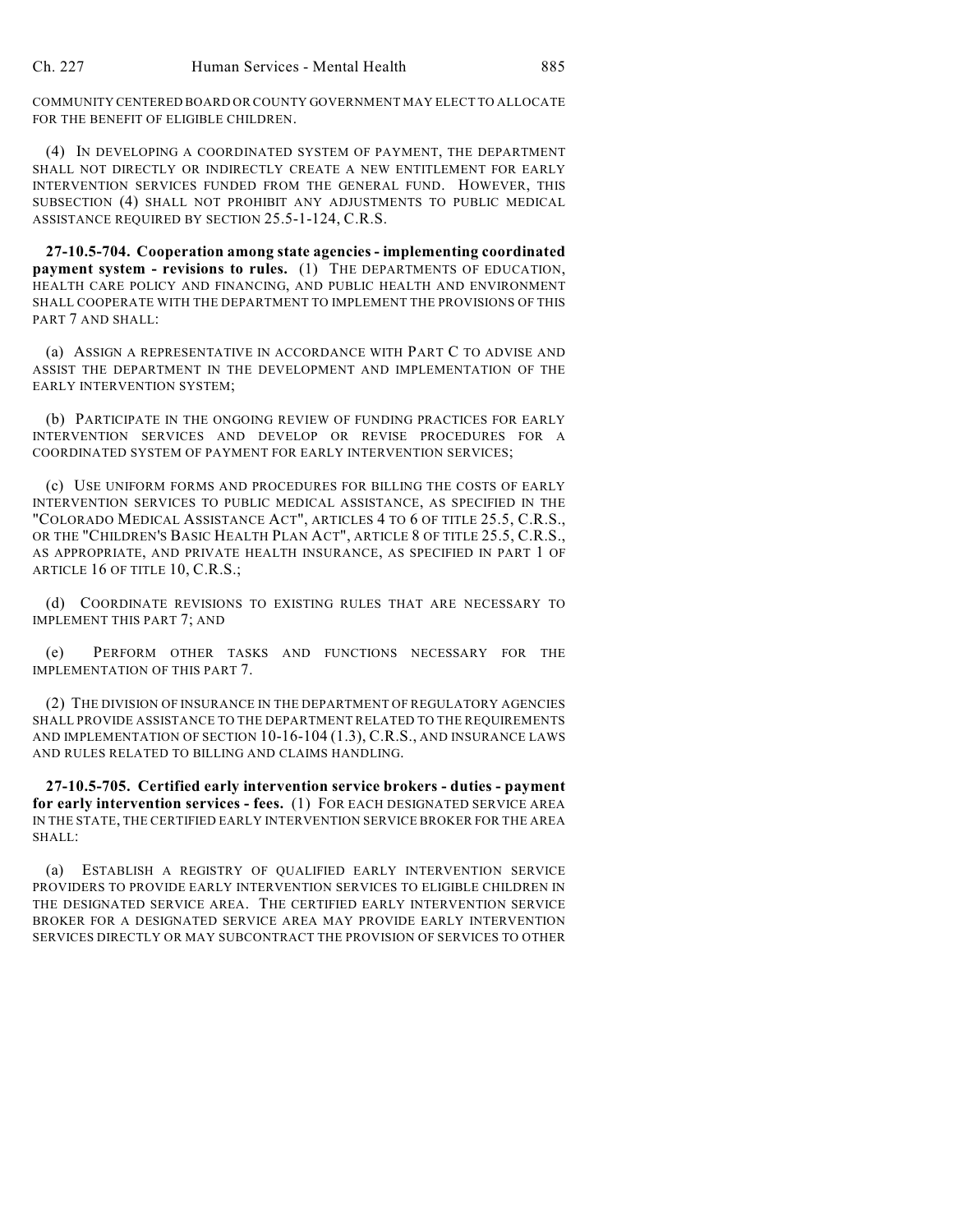QUALIFIED PROVIDERS ON THE REGISTRY.

(b) ACCEPT AND PROCESS CLAIMS FOR REIMBURSEMENT FOR EARLY INTERVENTION SERVICES PROVIDED UNDER THIS PART 7 BY QUALIFIED PROVIDERS;

(c) NEGOTIATE FOR THE PAYMENT OF EARLY INTERVENTION SERVICES PROVIDED TO ELIGIBLE CHILDREN IN THE DESIGNATED SERVICE AREA BY QUALIFIED PROVIDERS, TO THE EXTENT PERMISSIBLE UNDER FEDERAL LAW;

(d) ENSURE PAYMENT AT THE TO A QUALIFIED PROVIDER FOR EARLY INTERVENTION SERVICES RENDERED BY THE QUALIFIED PROVIDER.

(2) CERTIFIED EARLY INTERVENTION SERVICE BROKERS SHALL USE PROCEDURES AND FORMS DETERMINED BY THE DEPARTMENT TO DOCUMENT THE PROVISION OR PURCHASE OF EARLY INTERVENTION SERVICES ON BEHALF OF ELIGIBLE CHILDREN. INVOICES OR INSURANCE CLAIMS FOR EARLY INTERVENTION SERVICES SHALL BE SUBMITTED BASED ON THE AVAILABLE FUNDING SOURCE FOR EACH ELIGIBLE CHILD AND THE REIMBURSEMENT RATE FOR THE APPROPRIATE FEDERAL, STATE, LOCAL, OR PRIVATE FUNDING SOURCES, INCLUDING PUBLIC MEDICAL ASSISTANCE AND PRIVATE HEALTH INSURANCE.

(3) THE DEPARTMENT SHALL ESTABLISH A SCHEDULE OF FEES TO BE CHARGED BY CERTIFIED EARLY INTERVENTION SERVICE BROKERS FOR PROVIDING BROKER SERVICES UNDER THIS PART 7. IN DEVELOPING THE FEE SCHEDULE, THE DEPARTMENT SHALL OBTAIN INPUT FROM CERTIFIED EARLY INTERVENTION SERVICE BROKERS AND SHALL CONSIDER THE DUTIES OF BROKERS UNDER THIS PART 7, THE EXPENSES INCURRED BY BROKERS, AND THE RELEVANT MARKET CONDITIONS.

(4) USE OF A CERTIFIED EARLY INTERVENTION BROKER IS VOLUNTARY, AND NOTHING IN THIS PART 7 SHALL PROHIBIT A QUALIFIED PROVIDER OF EARLY INTERVENTION SERVICES FROM DIRECTLY BILLING THE APPROPRIATE PROGRAM OF PUBLIC MEDICAL ASSISTANCE OR A PARTICIPATING PROVIDER, AS DEFINED IN SECTION 10-16-102 (28.5), C.R.S., FROM DIRECTLY BILLING A PRIVATE HEALTH INSURANCE CARRIER FOR SERVICES RENDERED UNDER THIS PART 7.

(5) TO THE EXTENT REQUESTED BY THE DEPARTMENT, CERTIFIED EARLY INTERVENTION SERVICE BROKERS SHALL PARTICIPATE IN ONGOING REVIEWS OF FUNDING PRACTICES FOR EARLY INTERVENTION SERVICES AND THE DEVELOPMENT OR REVISION OF PROCEDURES FOR A COORDINATED SYSTEM OF PAYMENT FOR EARLY INTERVENTION SERVICES.

**27-10.5-706. Payment from private health insurance for early intervention services - trust fund.** (1) THE DEPARTMENT SHALL NEGOTIATE WITH PRIVATE HEALTH INSURANCE CARRIERS REGARDING THE METHOD OF PAYMENT OF BENEFITS FOR EARLY INTERVENTION SERVICES FOR WHICH COVERAGE IS REQUIRED PURSUANT TO SECTION 10-16-104 (1.3), C.R.S. THE DEPARTMENT MAY ALLOW EACH PRIVATE HEALTH INSURANCE CARRIER THAT IS SUBJECT TO THE REQUIREMENTS OF SECTION 10-16-104 (1.3), C.R.S., TO PAY BENEFITS TO A CERTIFIED EARLY INTERVENTION SERVICE BROKER, A QUALIFIED EARLY INTERVENTION SERVICE PROVIDER, OR TO THE DEPARTMENT IN TRUST FOR PAYMENT TO A BROKER OR PROVIDER FOR SERVICES PROVIDED TO AN ELIGIBLE CHILD.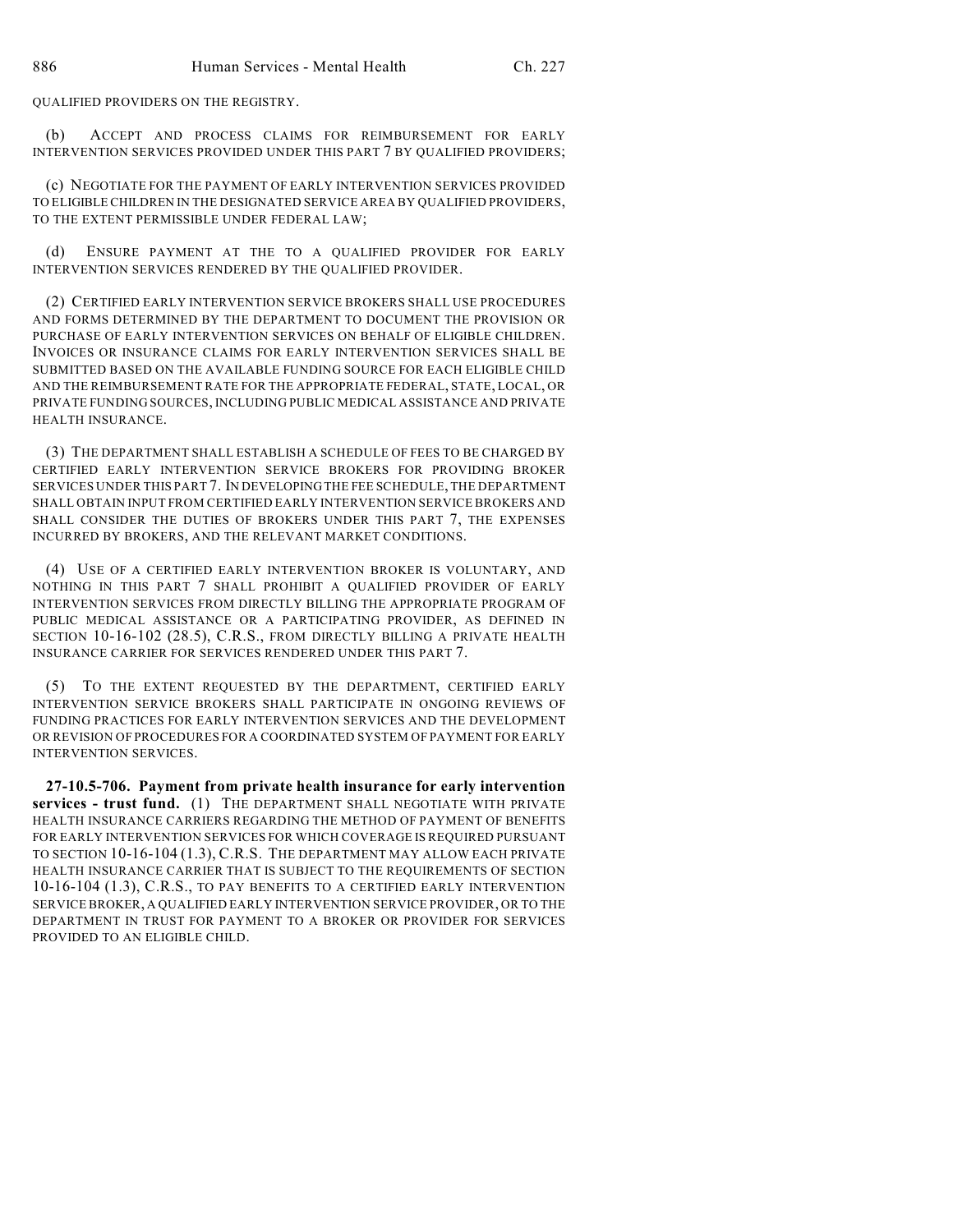(2) (a) IF A PRIVATE HEALTH INSURANCE CARRIER NEGOTIATES TO MAKE PAYMENTS OF BENEFITS FOR AN ELIGIBLE CHILD TO THE DEPARTMENT IN TRUST, THOSE MONEYS SHALL BE DEPOSITED IN THE EARLY INTERVENTION SERVICES TRUST FUND, WHICH TRUST FUND IS HEREBY CREATED IN THE STATE TREASURY. EXCEPT AS PROVIDED IN PARAGRAPH (b) OF THIS SUBSECTION (2), THE PRINCIPAL OF THE TRUST FUND SHALL ONLY BE USED TO PAY CERTIFIED EARLY INTERVENTION SERVICE BROKERS OR QUALIFIED EARLY INTERVENTION SERVICE PROVIDERS FOR EARLY INTERVENTION SERVICES PROVIDED TO THE ELIGIBLE CHILD FOR WHOM THE MONEYS WERE PAID TO THE DEPARTMENT IN TRUST BY THE PRIVATE HEALTH INSURANCE CARRIER. EXCEPT AS PROVIDED IN PARAGRAPH (b) OF THIS SUBSECTION (2), THE PRINCIPAL OF THE TRUST FUND SHALL NOT CONSTITUTE STATE FISCAL YEAR SPENDING FOR PURPOSES OF SECTION 20 OF ARTICLE X OF THE STATE CONSTITUTION, AND SUCH MONEYS SHALL BE DEEMED CUSTODIAL FUNDS THAT ARE NOT SUBJECT TO APPROPRIATION BY THE GENERAL ASSEMBLY.

(b) (I) FOR THE 2007-08 FISCAL YEAR AND EACH FISCAL YEAR THEREAFTER, THE GENERAL ASSEMBLY SHALL MAKE APPROPRIATIONS FROM THE PRINCIPAL OF THE EARLY INTERVENTION SERVICES TRUST FUND FOR THE DIRECT AND INDIRECT COSTS OF ADMINISTERING THIS SECTION. ANY MONEYS APPROPRIATED TO THE DEPARTMENT PURSUANT TO THIS PARAGRAPH (b) SHALL CONSTITUTE STATE FISCAL YEAR SPENDING FOR PURPOSES OF SECTION 20 OF ARTICLE X OF THE STATE CONSTITUTION.

(II) ALL INTEREST DERIVED FROM THE DEPOSIT AND INVESTMENT OF MONEYS IN THE EARLY INTERVENTION SERVICES TRUST FUND SHALL BE CREDITED TO THE TRUST FUND, MAY BE APPROPRIATED TO THE DEPARTMENT IN ACCORDANCE WITH THIS PARAGRAPH (b), AND SHALL CONSTITUTE STATE FISCAL YEAR SPENDING FOR PURPOSES OF SECTION 20 OF ARTICLE X OF THE STATE CONSTITUTION.

(c) WITHIN SIXTY DAYS AFTER THE DEPARTMENT DETERMINES THAT A CHILD IS NO LONGER AN ELIGIBLE CHILD FOR PURPOSES OF SECTION 10-16-104 (1.3), C.R.S., THE DEPARTMENT SHALL NOTIFY THE CARRIER THAT THE CHILD IS NO LONGER ELIGIBLE AND THAT THE CARRIER IS NO LONGER REQUIRED TO PROVIDE THE COVERAGE REQUIRED BY SAID SECTION FOR THAT CHILD. ANY MONEYS DEPOSITED IN THE TRUST FUND ON BEHALF OF AN ELIGIBLE CHILD THAT ARE NOT EXPENDED ON BEHALF OF THE CHILD BEFORE THE CHILD BECOMES INELIGIBLE SHALL BE RETURNED TO THE CARRIER THAT MADE THE PAYMENTS IN TRUST FOR THE CHILD.

(3) NO LATER THAN MARCH 1, 2009, AND NO LATER THAN MARCH 1 OF EACH YEAR THEREAFTER, THE DEPARTMENT SHALL PROVIDE A REPORT TO EACH PRIVATE HEALTH INSURANCE CARRIER THAT HAS MADE PAYMENTS OF BENEFITS FOR AN ELIGIBLE CHILD TO THE DEPARTMENT IN TRUST. THE REPORT SHALL SPECIFY THE TOTAL AMOUNT OF BENEFITS PAID TO BROKERS OR QUALIFIED PROVIDERS FOR SERVICES PROVIDED TO THE ELIGIBLE CHILD DURING THE PRIOR CALENDAR YEAR, INCLUDING THE AMOUNT PAID TO EACH BROKER OR QUALIFIED PROVIDER AND THE SERVICES PROVIDED TO THE ELIGIBLE CHILD. THE REPORT REQUIRED BY THIS SUBSECTION (3) SHALL BE PROVIDED AT LEAST ANNUALLY AND MORE OFTEN, AS DETERMINED BY THE DEPARTMENT AND THE CARRIER.

**27-10.5-707. Annual report - cooperation from certified early intervention service brokers and qualified providers.** (1) BY NOVEMBER 1, 2008, AND BY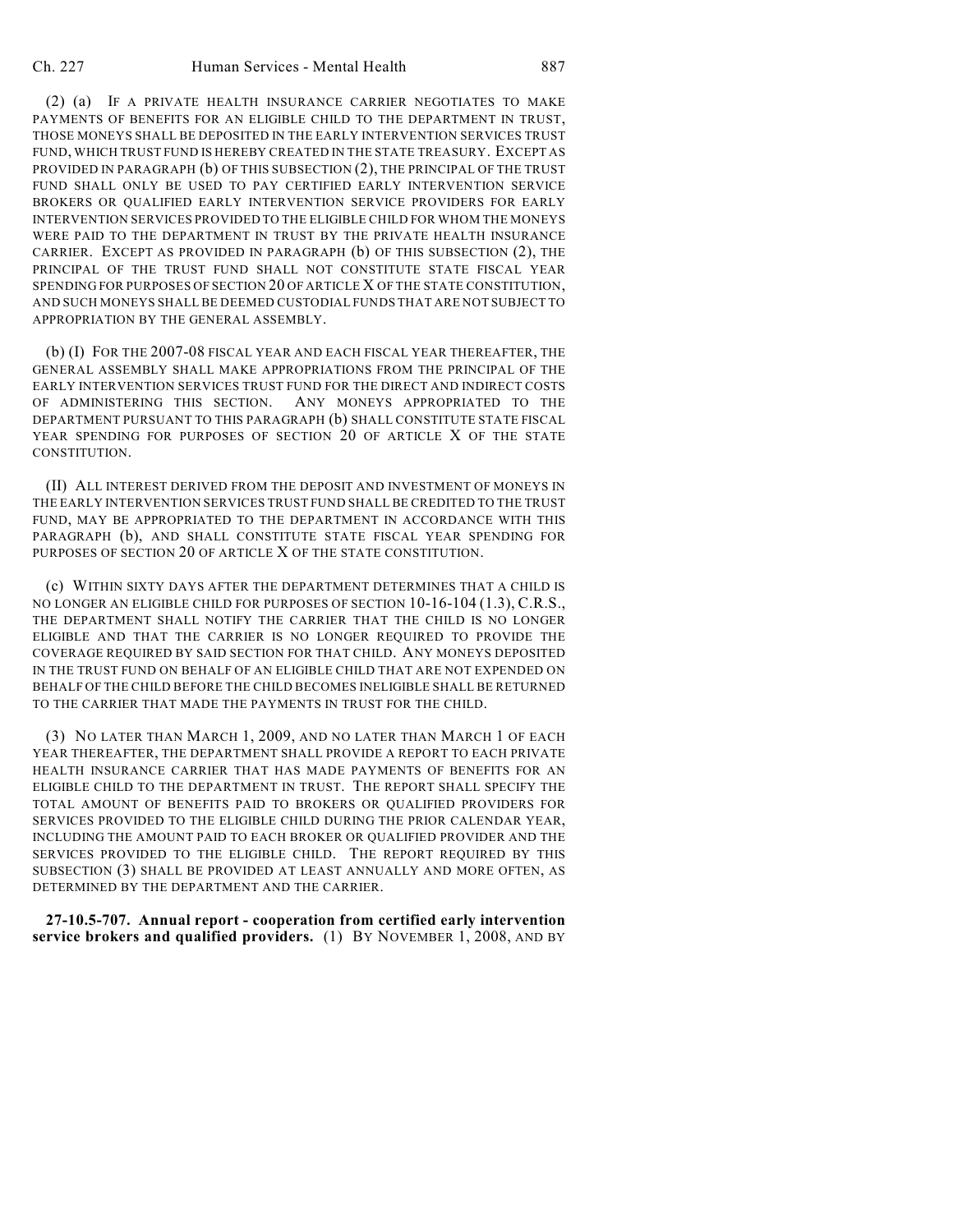EACH NOVEMBER 1 THEREAFTER, THE DEPARTMENT SHALL SUBMIT AN ANNUAL REPORT TO THE GENERAL ASSEMBLY REGARDING THE VARIOUS FUNDING SOURCES USED FOR EARLY INTERVENTION SERVICES, THE NUMBER OF ELIGIBLE CHILDREN SERVED, THE AVERAGE COST OF EARLY INTERVENTION SERVICES, AND ANY OTHER INFORMATION THE DEPARTMENT DEEMS APPROPRIATE. THE REPORT SHALL BE SUBMITTED TO THE JOINT BUDGET COMMITTEE AS PART OF THE DEPARTMENT'S ANNUAL BUDGET REQUEST. THE DEPARTMENT SHALL ALSO SUBMIT THE REPORT TO THE HEALTH AND HUMAN SERVICES COMMITTEES AND THE EDUCATION COMMITTEES OF THE SENATE AND HOUSE OF REPRESENTATIVES, OR THEIR SUCCESSOR COMMITTEES, AND TO THE EARLY CHILDHOOD AND SCHOOL READINESS COMMISSION CREATED IN PART 3 OF ARTICLE 6 OF TITLE 26, C.R.S., OR ITS SUCCESSOR COMMISSION.

(2) THE DEPARTMENT SHALL REQUEST, AND CERTIFIED EARLY INTERVENTION SERVICE BROKERS AND QUALIFIED EARLY INTERVENTION SERVICE PROVIDERS SHALL PROVIDE, INFORMATION REGARDING EARLY INTERVENTION SERVICES THAT IS NECESSARY FOR THE DEPARTMENT TO PREPARE THE ANNUAL REPORT REQUIRED BY THIS SECTION OR OTHER FEDERAL OR STATE REPORTS AS MAY BE REQUIRED.

**SECTION 2.** Part 1 of article 1 of title 25.5, Colorado Revised Statutes, is amended BY THE ADDITION OF A NEW SECTION to read:

**25.5-1-124. Early intervention payment system - participation by state department.** (1) THE STATE DEPARTMENT SHALL PARTICIPATE IN THE DEVELOPMENT AND IMPLEMENTATION OF THE COORDINATED SYSTEM OF PAYMENT FOR EARLY INTERVENTION SERVICES AUTHORIZED PURSUANT TO PART 7 OF ARTICLE 10.5 OF TITLE 27, C.R.S., AND PART C OF THE FEDERAL "INDIVIDUALS WITH DISABILITIES EDUCATION ACT", 20 U.S.C. SEC. 1400 ET SEQ., AS AMENDED.

(2) THE STATE DEPARTMENT SHALL ENSURE THAT THE EARLY INTERVENTION SERVICES AND PAYMENTS FOR RECIPIENTS OF MEDICAL ASSISTANCE UNDER THIS TITLE ARE INTEGRATED INTO THE COORDINATED EARLY INTERVENTION PAYMENT SYSTEM DEVELOPED PURSUANT TO PART 7 OF ARTICLE 10.5 OF TITLE 27, C.R.S. TO THE EXTENT NECESSARY TO ACHIEVE THE COORDINATED PAYMENT SYSTEM AND COVERAGE OF THOSE EARLY INTERVENTION SERVICES UNDER THIS TITLE, THE STATE DEPARTMENT SHALL AMEND THE STATE PLAN FOR MEDICAL ASSISTANCE OR SEEK THE NECESSARY FEDERAL AUTHORIZATION, PROMULGATE RULES, AND MODIFY THE BILLING SYSTEM FOR MEDICAL ASSISTANCE TO FACILITATE THE COORDINATED PAYMENT SYSTEM.

(3) THE STATE DEPARTMENT SHALL ALSO MAKE ANY MODIFICATIONS NECESSARY TO THE "CHILDREN'S BASIC HEALTH PLAN ACT", ARTICLE 8 OF THIS TITLE, INCLUDING PROMULGATING RULES, TO ENSURE THAT THE CHILDREN'S BASIC HEALTH PLAN IS INTEGRATED INTO THE COORDINATED EARLY INTERVENTION PAYMENT SYSTEM DEVELOPED PURSUANT TO PART 7 OF ARTICLE 10.5 OF TITLE 27, C.R.S.

(4) FOR THE 2007-08 FISCAL YEAR, THE GENERAL ASSEMBLY SHALL APPROPRIATE FROM THE SHORT-TERM INNOVATIVE HEALTH PROGRAM GRANT FUND CREATED IN SECTION 25-36-101, C.R.S., TO THE OFFICE OF THE EXECUTIVE DIRECTOR IN THE STATE DEPARTMENT FOR THE ADMINISTRATION OF THIS SECTION THE LESSER OF THIRTY-ONE THOUSAND FOUR HUNDRED TWENTY-THREE DOLLARS OR THREE AND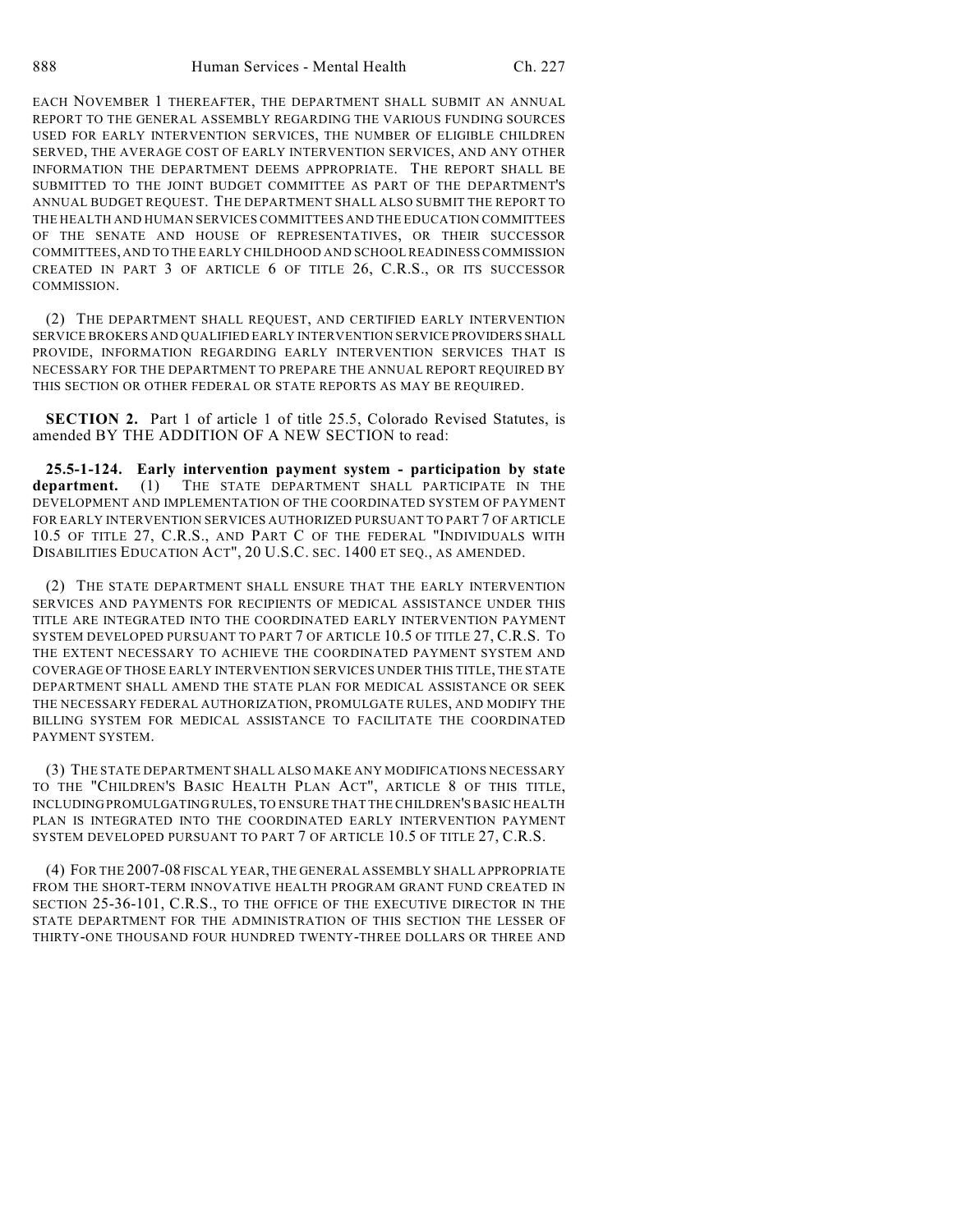ONE-TENTH PERCENT OF THE AMOUNT ALLOCATED TO THE SHORT-TERM INNOVATIVE HEALTH PROGRAM GRANT FUND FOR THE FISCAL YEAR PURSUANT TO SECTION 24-75-1104.5 (1.5) (a) (IX),C.R.S., ENACTED BY SENATE BILL 07-097 AT THE FIRST REGULAR SESSION OF THE SIXTY-SIXTH GENERAL ASSEMBLY. FOR THE 2008-09 AND 2009-10 FISCAL YEARS, THE GENERAL ASSEMBLY SHALL APPROPRIATE FROM THE SHORT-TERM INNOVATIVE HEALTH PROGRAM GRANT FUND CREATED IN SECTION 25-36-101, C.R.S., TO THE OFFICE OF THE EXECUTIVE DIRECTOR IN THE STATE DEPARTMENT FOR THE ADMINISTRATION OF THIS SECTION THE LESSER OF TWENTY-NINE THOUSAND SEVEN HUNDRED EIGHTY-FOUR DOLLARS OR ONE AND FOUR-TENTHS PERCENT OF THE AMOUNT ALLOCATED TO THE SHORT-TERM INNOVATIVE HEALTH PROGRAM GRANT FUND FOR THE FISCAL YEAR PURSUANT TO SECTION 24-75-1104.5 (1.5) (a) (IX), C.R.S., ENACTED BY SENATE BILL 07-097 AT THE FIRST REGULAR SESSION OF THE SIXTY-SIXTH GENERAL ASSEMBLY.

(5) (a) AS USED IN THIS SECTION, UNLESS THE CONTEXT OTHERWISE REQUIRES, "EARLY INTERVENTION SERVICES" MEANS THOSE SERVICES DEFINED AS EARLY INTERVENTION SERVICES BY THE DEPARTMENT OF HUMAN SERVICES IN ACCORDANCE WITH SECTION 27-10.5-702 (5), C.R.S., THAT ARE DETERMINED, THROUGH NEGOTIATION BETWEEN THE STATE DEPARTMENT AND THE DEPARTMENT OF HUMAN SERVICES, TO BE MEDICALLY NECESSARY UNDER MEDICAL ASSISTANCE AND COST-EFFECTIVE. AFTER NEGOTIATING THE SCOPE OF EARLY INTERVENTION SERVICES TO BE COVERED UNDER MEDICAL ASSISTANCE, THE STATE DEPARTMENT AND THE DEPARTMENT OF HUMAN SERVICES SHALL SUBMIT TO THE JOINT BUDGET COMMITTEE OF THE GENERAL ASSEMBLY, AS PART OF EACH DEPARTMENT'S ANNUAL BUDGET REQUEST, A PROPOSAL FOR THE SCOPE OF COVERAGE OF EARLY INTERVENTION SERVICES UNDER MEDICAL ASSISTANCE, INCLUDING THE ANTICIPATED COSTS OF SUCH COVERAGE AND WHETHER THE PAYMENT OF SUCH COSTS THROUGH MEDICAL ASSISTANCE IS COST-EFFECTIVE.

- (b) "EARLY INTERVENTION SERVICES" SHALL NOT INCLUDE THE FOLLOWING:
- (I) NONEMERGENCY MEDICAL TRANSPORTATION;
- (II) RESPITE CARE;
- (III) SERVICE COORDINATION, AS DEFINED IN 34 CFR 303.12 (d) (11); AND
- (IV) (A) ASSISTIVE TECHNOLOGY.

(B) THE EXCLUSION OF ASSISTIVE TECHNOLOGY SHALL NOT APPLY TO DURABLE MEDICAL EQUIPMENT THAT IS OTHERWISE COVERED UNDER THE CHILDREN'S BASIC HEALTH PLAN, AS DEFINED IN SECTION 25.5-8-103 (2).

**SECTION 3.** 10-16-104 (1.7) (a), Colorado Revised Statutes, is amended, and the said 10-16-104 is further amended BY THE ADDITION OF A NEW SUBSECTION, to read:

**10-16-104. Mandatory coverage provisions - definitions.** (1.3) **Early intervention services.** (a) AS USED IN THIS SUBSECTION (1.3), UNLESS THE CONTEXT OTHERWISE REQUIRES: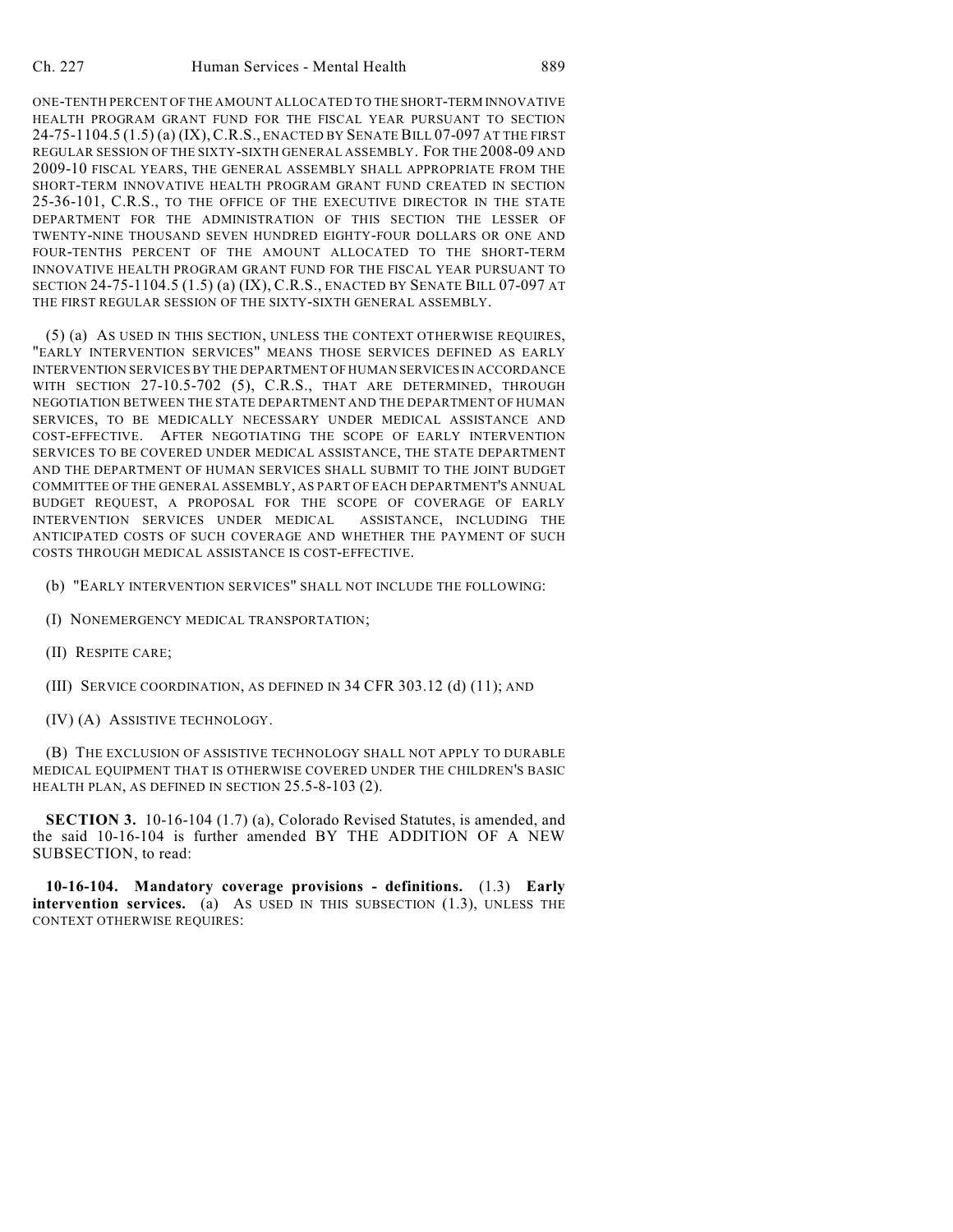(I) "DIVISION" MEANS THE UNIT WITHIN THE DEPARTMENT OF HUMAN SERVICES THAT IS RESPONSIBLE FOR DEVELOPMENTAL DISABILITIES SERVICES.

(II) "EARLY INTERVENTION SERVICES" MEANS SERVICES AS DEFINED BY THE DIVISION IN ACCORDANCE WITH PART C THAT ARE AUTHORIZED THROUGH AN ELIGIBLE CHILD'S IFSP, BUT EXCLUDING NONEMERGENCY MEDICAL TRANSPORTATION; RESPITE CARE; SERVICE COORDINATION, AS DEFINED IN 34 CFR 303.12 (d) (11); AND ASSISTIVE TECHNOLOGY, UNLESS ASSISTIVE TECHNOLOGY IS COVERED UNDER THE APPLICABLE INSURANCE POLICY OR SERVICE OR INDEMNITY CONTRACT AS DURABLE MEDICAL EQUIPMENT.

(III) "ELIGIBLE CHILD" MEANS AN INFANT OR TODDLER, FROM BIRTH UP TO THE CHILD'S THIRD BIRTHDAY, WHO IS AN ELIGIBLE DEPENDENT AND WHO, AS DEFINED BY THE DIVISION PURSUANT TO SECTION 27-10.5-702 (6), C.R.S., HAS SIGNIFICANT DELAYS IN DEVELOPMENT OR HAS A DIAGNOSED PHYSICAL OR MENTAL CONDITION THAT HAS A HIGH PROBABILITY OF RESULTING IN SIGNIFICANT DELAYS IN DEVELOPMENT OR WHO IS ELIGIBLE FOR SERVICES PURSUANT TO SECTION 27-10.5-102 (11) (c).

(IV) "INDIVIDUALIZED FAMILY SERVICE PLAN" OR "IFSP" MEANS A WRITTEN PLAN DEVELOPED PURSUANT TO 20 U.S.C. SEC. 1436 AND 34 CFR 303.340, AS AMENDED, THAT AUTHORIZES EARLY INTERVENTION SERVICES TO AN ELIGIBLE CHILD AND THE CHILD'S FAMILY.

(V) "PART C" MEANS THE EARLY INTERVENTION PROGRAM FOR INFANTS AND TODDLERS WHO ARE ELIGIBLE FOR SERVICES UNDER PART C OF THE FEDERAL "INDIVIDUALS WITH DISABILITIES EDUCATION ACT", 20 U.S.C. SEC. 1400 ET SEQ., AS AMENDED.

(VI) "QUALIFIED EARLY INTERVENTION SERVICE PROVIDER" OR "QUALIFIED PROVIDER" MEANS A PERSON OR AGENCY, AS DEFINED BY THE DIVISION IN ACCORDANCE WITH PART C, WHO PROVIDES EARLY INTERVENTION SERVICES AND IS LISTED ON THE REGISTRY OF EARLY INTERVENTION SERVICE PROVIDERS PURSUANT TO SECTION 27-10.5-705 (1) (a), C.R.S.

(b) (I) ALL INDIVIDUAL AND GROUP SICKNESS AND ACCIDENT INSURANCE POLICIES ISSUED BY AN ENTITY SUBJECT TO PART 2 OF THIS ARTICLE ON OR AFTER JANUARY 1, 2008, AND ALL SERVICE OR INDEMNITY CONTRACTS ISSUED BY AN ENTITY SUBJECT TO PART 3 OR 4 OF THIS ARTICLE ON OR AFTER JANUARY 1, 2008, THAT INCLUDE DEPENDENT COVERAGE SHALL PROVIDE COVERAGE FOR EARLY INTERVENTION SERVICES DELIVERED BY A QUALIFIED EARLY INTERVENTION SERVICE PROVIDER TO AN ELIGIBLE CHILD. EARLY INTERVENTION SERVICES SPECIFIED IN AN ELIGIBLE CHILD'S IFSP SHALL QUALIFY AS MEETING THE STANDARD FOR MEDICALLY NECESSARY HEALTH CARE SERVICES AS USED BY PRIVATE HEALTH INSURANCE PLANS.

(II) THE COVERAGE REQUIRED BY THIS SUBSECTION (1.3) SHALL BE AVAILABLE ANNUALLY TO AN ELIGIBLE CHILD FROM BIRTH UP TO THE CHILD'S THIRD BIRTHDAY AND SHALL BE LIMITED TO FIVE THOUSAND SEVEN HUNDRED TWENTY-FIVE DOLLARS, INCLUDING CASE MANAGEMENT COSTS, FOR EARLY INTERVENTION SERVICES FOR EACH DEPENDENT CHILD PER CALENDAR OR POLICY YEAR. FOR POLICIES OR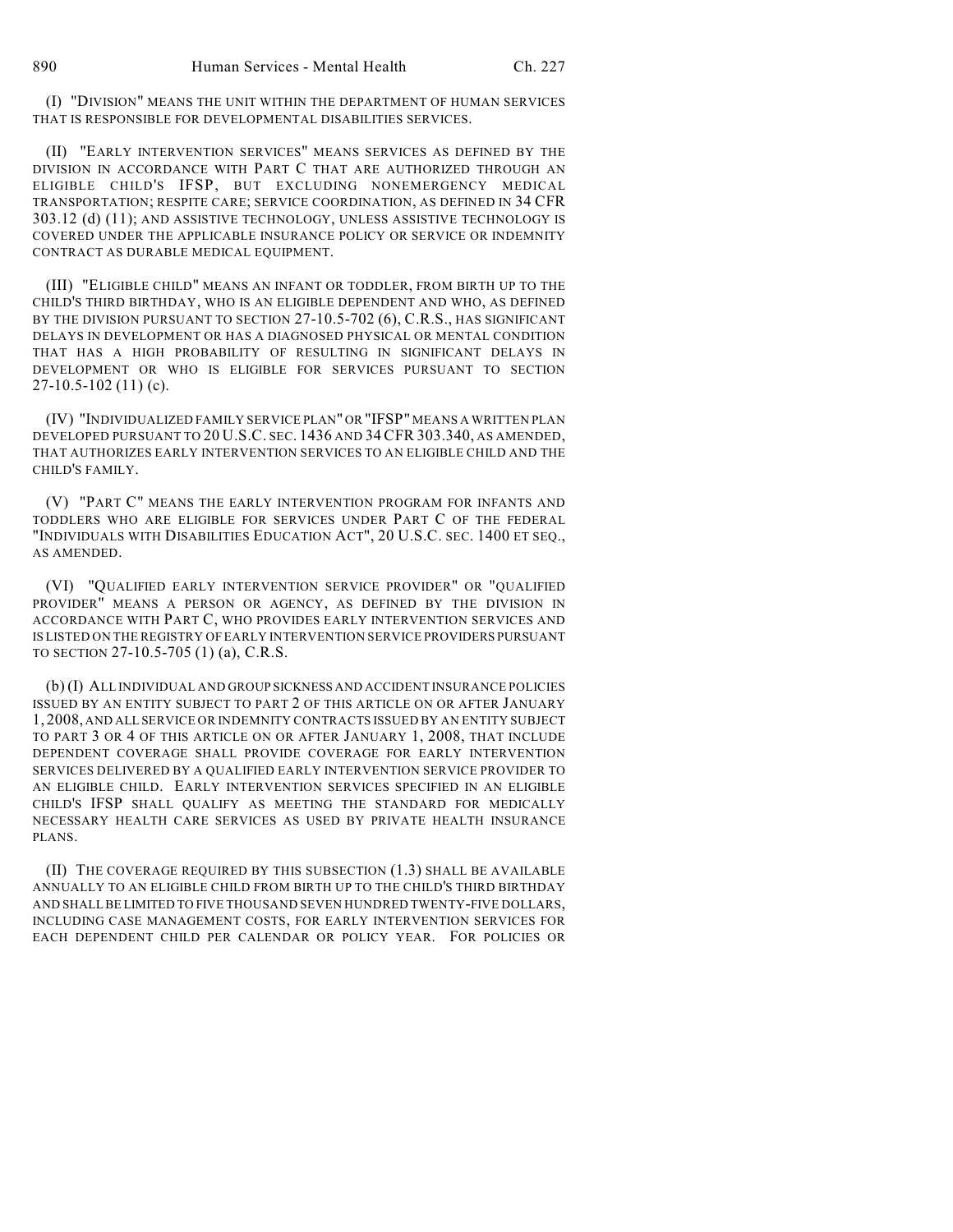CONTRACTS ISSUED OR RENEWED ON OR AFTER JANUARY 1, 2009, AND ON OR AFTER EACH JANUARY 1 THEREAFTER, THE LIMIT SHALL BE ADJUSTED BY THE DIVISION BASED ON THE CONSUMER PRICE INDEX FOR THE DENVER-BOULDER-GREELEY METROPOLITAN STATISTICAL AREA FOR THE STATE FISCAL YEAR THAT ENDS IN THE PRECEDING CALENDAR YEAR.

(III) EXCEPT AS PROVIDED IN PARAGRAPH (d) OF THIS SUBSECTION (1.3), THE COVERAGE SHALL NOT BE SUBJECT TO DEDUCTIBLES OR COPAYMENTS, AND ANY BENEFITS PAID UNDER THE COVERAGE REQUIRED BY THIS SUBSECTION (1.3) SHALL NOT BE APPLIED TO AN ANNUAL OR LIFETIME MAXIMUM BENEFIT CONTAINED IN THE POLICY OR CONTRACT. UNLESS THE CARRIER AGREES PRIOR TO THE PROVISION OF EARLY INTERVENTION SERVICES, A CARRIER SHALL NOT BE REQUIRED TO PAY A REIMBURSEMENT RATE FOR EARLY INTERVENTION SERVICES PROVIDED BY A NONPARTICIPATING PROVIDER THAT EXCEEDS THE REIMBURSEMENT RATE ALLOWED FOR COMPARABLE EARLY INTERVENTION SERVICES PROVIDED BY A PARTICIPATING PROVIDER.

(IV) THE LIMIT ON THE AMOUNT OF COVERAGE FOR EARLY INTERVENTION SERVICES SPECIFIED IN SUBPARAGRAPH (II) OF THIS PARAGRAPH (b) SHALL NOT APPLY TO:

(A) REHABILITATION OR THERAPEUTIC SERVICES THAT ARE NECESSARY AS THE RESULT OF AN ACUTE MEDICAL CONDITION.

(B) SERVICES PROVIDED TO A CHILD WHO IS NOT PARTICIPATING IN PART C AND SERVICES THAT ARE NOT PROVIDED PURSUANT TO AN IFSP. HOWEVER, SUCH SERVICES SHALL BE COVERED AT THE LEVEL SPECIFIED IN PARAGRAPH (b) OF SUBSECTION (1.7) OF THIS SECTION.

(c) THIS SUBSECTION (1.3) SHALL NOT APPLY TO THE FOLLOWING:

(I) SHORT-TERM, ACCIDENT, FIXED INDEMNITY, OR SPECIFIED DISEASE POLICIES, DISABILITY INCOME CONTRACTS, LIMITED BENEFIT HEALTH INSURANCE, AS DEFINED BY THE COMMISSIONER BY RULE, CREDIT DISABILITY INSURANCE, OR A MEDICARE SUPPLEMENT POLICY, AS DEFINED IN SECTION 10-18-101 (4);

(II) WORKERS' COMPENSATION OR SIMILAR INSURANCE;

(III) AUTOMOBILE MEDICAL PAYMENT INSURANCE OR INSURANCE UNDER WHICH BENEFITS ARE PAYABLE WITH OR WITHOUT REGARD TO FAULT AND REQUIRED BY LAW TO BE CONTAINED IN ANY LIABILITY INSURANCE POLICY OR EQUIVALENT SELF-INSURANCE.

(d) (I) THE COVERAGE REQUIRED BY THIS SUBSECTION (1.3) MAY BE OFFERED THROUGH A HIGH DEDUCTIBLE PLAN THAT WOULD QUALIFY FOR A HEALTH SAVINGS ACCOUNT PURSUANT TO 26 U.S.C. SEC. 223; EXCEPT THAT A CARRIER MAY APPLY DEDUCTIBLE AMOUNTS FOR THE REQUIRED COVERAGE IF IT IS NOT CONSIDERED BY THE UNITED STATES DEPARTMENT OF TREASURY TO BE PREVENTATIVE OR TO HAVE AN ACCEPTABLE DEDUCTIBLE AMOUNT.

(II) IF A HIGH DEDUCTIBLE PLAN THAT WOULD QUALIFY FOR A HEALTH SAVINGS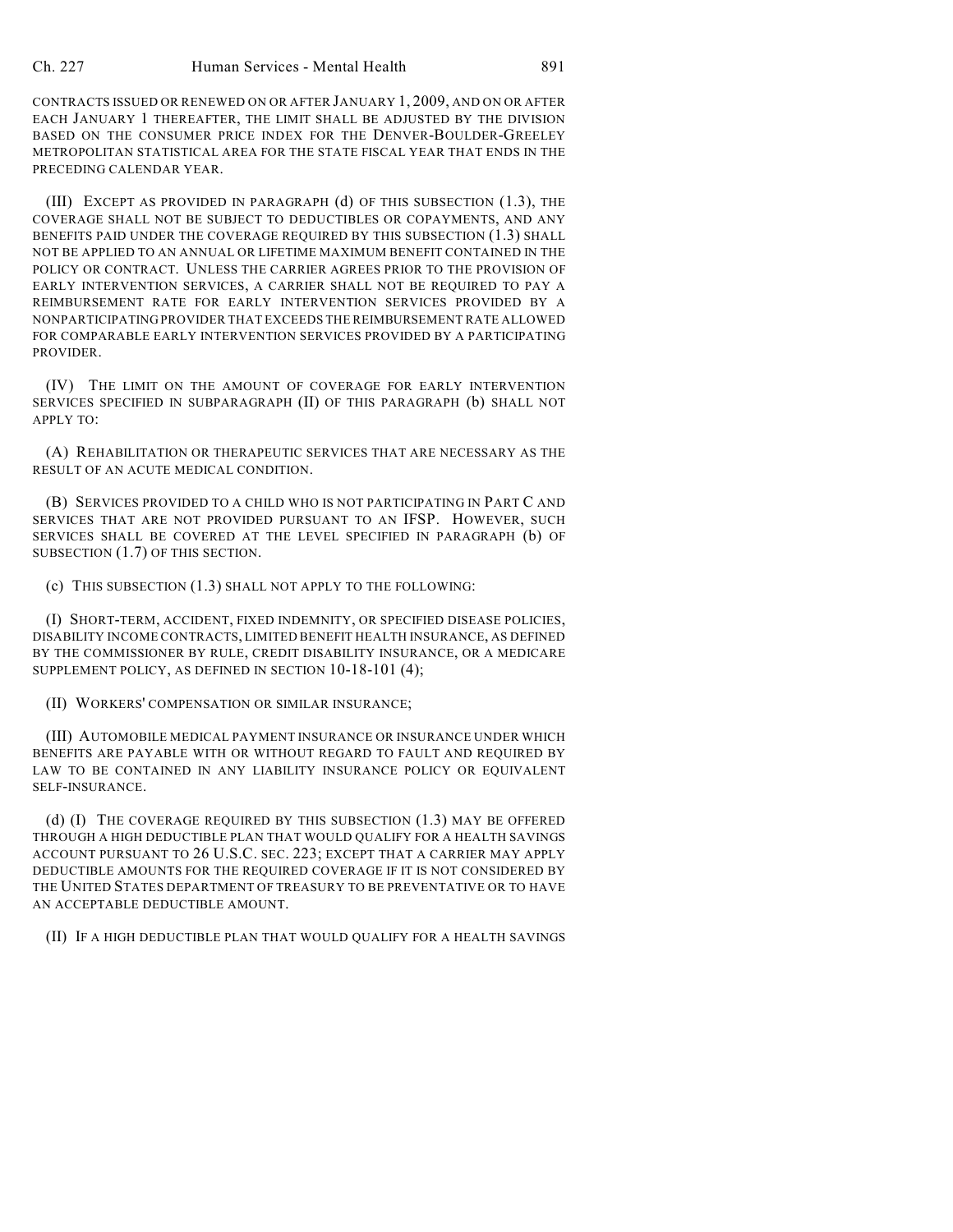ACCOUNT PURSUANT TO 26 U.S.C. SEC. 223 REQUIRES A DEDUCTIBLE OR COPAYMENT AMOUNT FOR THE COVERAGE REQUIRED BY THIS SUBSECTION (1.3), THE DEDUCTIBLE OR COPAYMENT AMOUNT MAY BE PAID BY THE STATE AS DETERMINED BY RULES ADOPTED BY THE COMMISSIONER IN ACCORDANCE WITH ARTICLE 4 OF TITLE 24, C.R.S., IN CONSULTATION WITH THE DIVISION OF INSURANCE.

(e) WITHIN SIXTY DAYS AFTER THE DIVISION DETERMINES THAT A CHILD IS NO LONGER AN ELIGIBLE CHILD FOR PURPOSES OF THIS SUBSECTION (1.3), THE DIVISION SHALL NOTIFY THE CARRIER THAT THE CHILD IS NO LONGER ELIGIBLE AND THAT THE CARRIER IS NO LONGER REQUIRED TO PROVIDE THE COVERAGE REQUIRED BY THIS SUBSECTION (1.3) FOR THAT CHILD.

(1.7) **Therapies for congenital defects and birth abnormalities.** (a) After the first thirty-one days of life, policy limitations and exclusions that are generally applicable under the policy may apply; except that all individual and group health benefit plans shall provide medically necessary physical, occupational, and speech therapy for the care and treatment of congenital defects and birth abnormalities for covered children up to five years of age A COVERED CHILD FROM THE CHILD'S THIRD BIRTHDAY TO THE CHILD'S SIXTH BIRTHDAY.

**SECTION 4.** 10-16-105 (5) (g) (I), Colorado Revised Statutes, is amended to read:

**10-16-105. Small group sickness and accident insurance - guaranteed issue - mandated provisions for basic health benefit plans - rules - benefit design advisory committee - repeal.** (5) Each small group sickness and accident insurer or other entity shall make reasonable disclosure in solicitation and sales materials provided to small employers the following information in a form and manner prescribed by the commissioner and upon request of any such small employer shall provide such information in detail:

(g) (I) That the small employer purchasing any health benefit plan other than a basic plan pursuant to SUBPARAGRAPH (I), (III), OR (IV) OF paragraph (b) of subsection (7.2) of this section, must pay for all of the mandated benefits pursuant to section 10-16-104 and that these mandates include mandatory, nonwaivable coverages for newborn, maternity, pregnancy, childbirth, complications from pregnancy and childbirth, EARLY INTERVENTION SERVICES, therapies for congenital defects and birth abnormalities, low-dose mammography, mental illness, biologically-based mental illness, the availability of alcoholism treatment, the availability of hospice care, prostate cancer screening, child health supervision, hospitalization and general anesthesia for dental procedures for dependent children, diabetes, and prosthetic devices.

**SECTION 5.** 25.5-8-105 (3) (b), Colorado Revised Statutes, as enacted by Senate Bill 07-097, enacted at the First Regular Session of the Sixty-sixth General Assembly, is amended to read:

**25.5-8-105. Trust and supplemental settlement moneys account - created.** (3) (b) Pursuant to section 24-75-1104.5 (1.5) (a) (V), C.R.S., beginning in the 2007-08 fiscal year and each fiscal year thereafter so long as the state receives moneys pursuant to the master settlement agreement, the state treasurer shall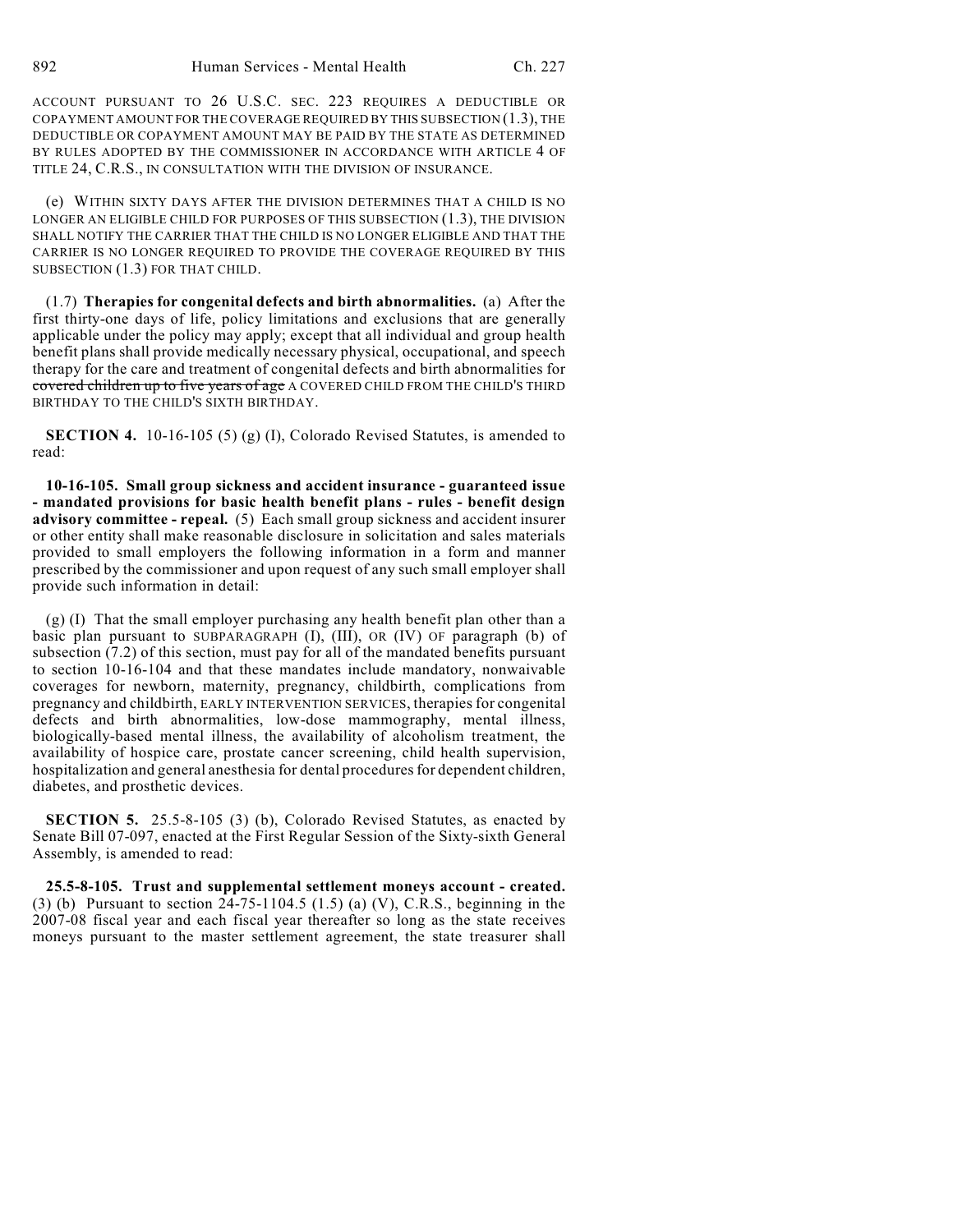transfer to the supplemental tobacco litigation settlement moneys account of the trust five percent of the portion of the moneys annually received by the state pursuant to the master settlement agreement, not including attorney fees and costs, during the preceding fiscal year that remains after the programs, services, and funds that receive such moneys pursuant to section 24-75-1104.5 (1), C.R.S., have been fully funded. FOR THE 2007-08 FISCAL YEAR, THE STATE TREASURER SHALL TRANSFER FROM THE SHORT-TERM INNOVATIVE HEALTH PROGRAM GRANT FUND CREATED IN SECTION 25-36-101, C.R.S., TO THE ACCOUNT THE LESSER OF TWENTY-TWO THOUSAND THREE HUNDRED SEVEN DOLLARS OR TWO AND TWO-TENTHS PERCENT OF THE AMOUNT ALLOCATED TO THE SHORT-TERM INNOVATIVE HEALTH PROGRAM GRANT FUND FOR THE FISCAL YEAR PURSUANT TO SECTION 24-75-1104.5 (1.5) (a) (IX), C.R.S., ENACTED BY SENATE BILL 07-097 AT THE FIRST REGULAR SESSION OF THE SIXTY-SIXTH GENERAL ASSEMBLY. FOR THE 2008-09 AND 2009-10 FISCAL YEARS, THE STATE TREASURER SHALL TRANSFER FROM THE SHORT-TERM INNOVATIVE HEALTH PROGRAM GRANT FUND CREATED IN SECTION 25-36-101, C.R.S., TO THE ACCOUNT THE LESSER OF TWENTY-NINE THOUSAND FIVE HUNDRED FIFTEEN DOLLARS OR ONE AND FOUR-TENTHS PERCENT OF THE AMOUNT ALLOCATED TO THE SHORT-TERM INNOVATIVE HEALTH PROGRAM GRANT FUND FOR THE FISCAL YEAR PURSUANT TO SECTION 24-75-1104.5 (1.5) (a) (IX), C.R.S., ENACTED BY SENATE BILL 07-097 AT THE FIRST REGULAR SESSION OF THE SIXTY-SIXTH GENERAL ASSEMBLY.

**SECTION 6.** 25-36-101, Colorado Revised Statutes, as enacted by Senate Bill 07-097, enacted at the First Regular Session of the Sixty-sixth General Assembly, is amended BY THE ADDITION OF THE FOLLOWING NEW SUBSECTIONS to read:

**25-36-101. Short-term grants for innovative health programs - grant fund - creation.** (5) NOTWITHSTANDING ANY OTHER PROVISION OF THIS SECTION, FOR THE 2007-08 FISCAL YEAR, THE STATE TREASURER SHALL TRANSFER FROM THE SHORT-TERM INNOVATIVE HEALTH PROGRAM GRANT FUND TO THE SUPPLEMENTAL TOBACCO LITIGATION SETTLEMENT MONEYS ACCOUNT OF THE CHILDREN'S BASIC HEALTH PLAN TRUST CREATED IN SECTION 25.5-8-105,C.R.S., FOR THE PURPOSES OF THE "CHILDREN'S BASIC HEALTH PLAN ACT", ARTICLE 8 OF TITLE 25.5, C.R.S., THE LESSER OF TWENTY-TWO THOUSAND THREE HUNDRED SEVEN DOLLARS OR TWO AND TWO-TENTHS PERCENT OF THE AMOUNT ALLOCATED TO THE SHORT-TERM INNOVATIVE HEALTH PROGRAM GRANT FUND FOR THE FISCAL YEAR PURSUANT TO SECTION 24-75-1104.5 (1.5) (a) (IX), C.R.S., ENACTED BY SENATE BILL 07-097 AT THE FIRST REGULAR SESSION OF THE SIXTY-SIXTH GENERAL ASSEMBLY. NOTWITHSTANDING ANY OTHER PROVISION OF THIS SECTION, FOR THE 2008-09 AND 2009-10 FISCAL YEARS, THE STATE TREASURER SHALL TRANSFER FROM THE SHORT-TERM INNOVATIVE HEALTH PROGRAM GRANT FUND TO THE SUPPLEMENTAL TOBACCO LITIGATION SETTLEMENT MONEYS ACCOUNT OF THE CHILDREN'S BASIC HEALTH PLAN TRUST CREATED IN SECTION 25.5-8-105,C.R.S., FOR THE PURPOSES OF THE "CHILDREN'S BASIC HEALTH PLAN ACT", ARTICLE 8 OF TITLE 25.5, C.R.S., THE LESSER OF TWENTY-NINE THOUSAND FIVE HUNDRED FIFTEEN DOLLARS OR ONE AND FOUR-TENTHS PERCENT OF THE AMOUNT ALLOCATED TO THE SHORT-TERM INNOVATIVE HEALTH PROGRAM GRANT FUND FOR THE FISCAL YEAR PURSUANT TO SECTION 24-75-1104.5 (1.5) (a) (IX), C.R.S., ENACTED BY SENATE BILL 07-097 AT THE FIRST REGULAR SESSION OF THE SIXTY-SIXTH GENERAL ASSEMBLY.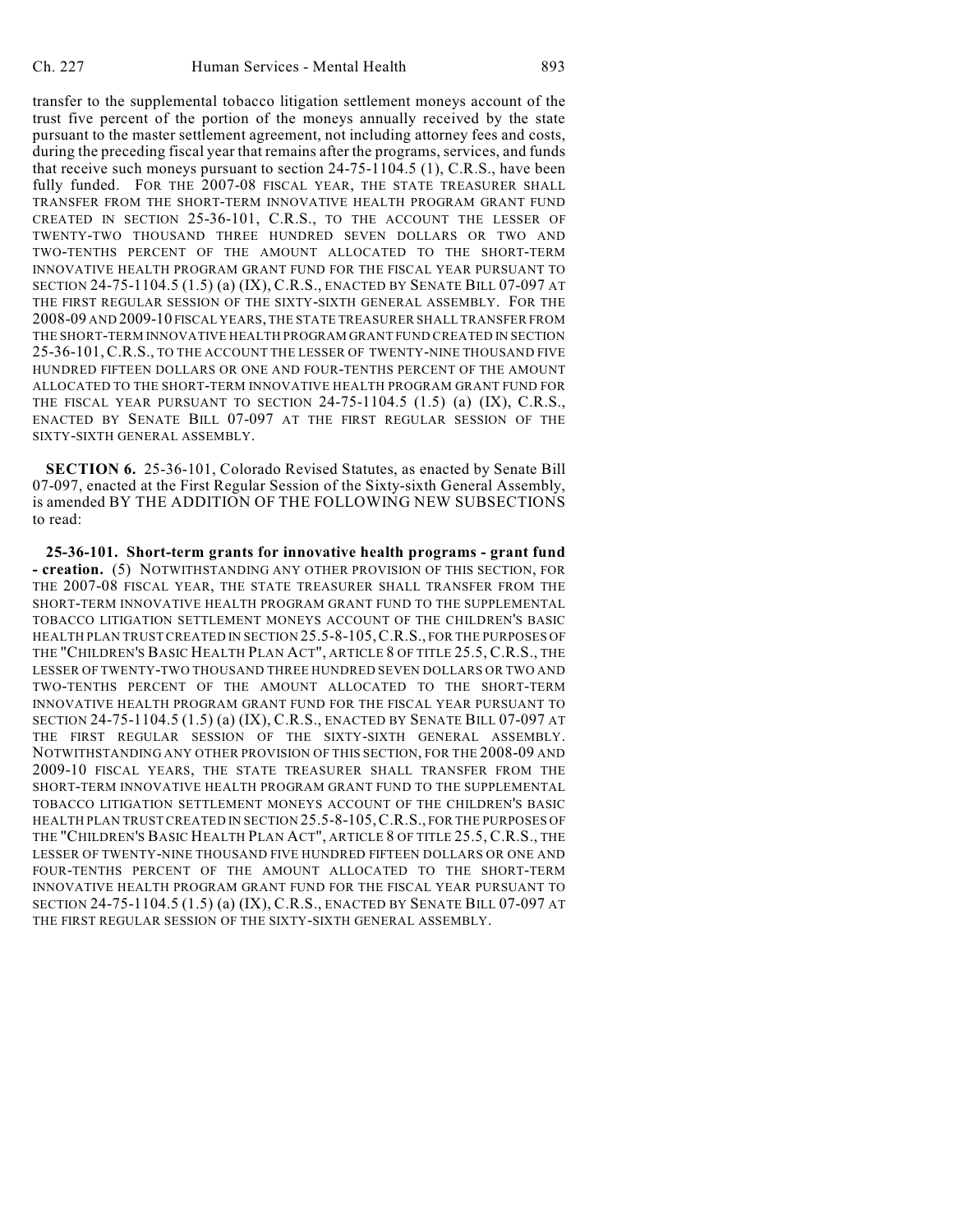(6) NOTWITHSTANDING ANY OTHER PROVISION OF THIS SECTION, FOR THE 2007-08 FISCAL YEAR, THE GENERAL ASSEMBLY SHALL APPROPRIATE FROM THE SHORT-TERM INNOVATIVE HEALTH PROGRAM GRANT FUND TO THE OFFICE OF THE EXECUTIVE DIRECTOR IN THE DEPARTMENT OF HEALTH CARE POLICY AND FINANCING FOR THE ADMINISTRATION OF SECTION 25.5-1-124, C.R.S., THE LESSER OF THIRTY-ONE THOUSAND FOUR HUNDRED TWENTY-THREE DOLLARS OR THREE AND ONE-TENTH PERCENT OF THE AMOUNT ALLOCATED TO THE SHORT-TERM INNOVATIVE HEALTH PROGRAM GRANT FUND FOR THE FISCAL YEAR PURSUANT TO SECTION 24-75-1104.5 (1.5) (a) (IX), C.R.S., ENACTED BY SENATE BILL 07-097 AT THE FIRST REGULAR SESSION OF THE SIXTY-SIXTH GENERAL ASSEMBLY. NOTWITHSTANDING ANY OTHER PROVISION OF THIS SECTION, FOR THE 2008-09 AND 2009-10 FISCAL YEARS, THE GENERAL ASSEMBLY SHALL APPROPRIATE FROM THE SHORT-TERM INNOVATIVE HEALTH PROGRAM GRANT FUND TO THE OFFICE OF THE EXECUTIVE DIRECTOR IN THE DEPARTMENT OF HEALTH CARE POLICY AND FINANCING FOR THE ADMINISTRATION OF SECTION 25.5-1-124, C.R.S., THE LESSER OF TWENTY-NINE THOUSAND SEVEN HUNDRED EIGHTY-FOUR DOLLARS OR ONE AND FOUR-TENTHS PERCENT OF THE AMOUNT ALLOCATED TO THE SHORT-TERM INNOVATIVE HEALTH PROGRAM GRANT FUND FOR THE FISCAL YEAR PURSUANT TO SECTION  $24-75-1104.5$  (1.5) (a) (IX), C.R.S., ENACTED BY SENATE BILL 07-097 AT THE FIRST REGULAR SESSION OF THE SIXTY-SIXTH GENERAL ASSEMBLY.

**SECTION 7. Appropriation.** (1) In addition to any other appropriation, there is hereby appropriated, out of any moneys in the short-term innovative health program grant fund created pursuant to section 25-36-101 (2), Colorado Revised Statutes, enacted by Senate Bill 07-097 at the first regular session of the sixty-sixth general assembly, not otherwise appropriated, to the department of health care policy and financing, executive director's office, the sum of thirty-one thousand four hundred twenty-three dollars (\$31,423) and 1.0 FTE, or so much thereof as may be necessary, for implementation of this act. In addition to said appropriation, the general assembly anticipates that, for the fiscal year beginning July 1, 2007, the department of health care policy and financing will receive the sum of thirty-one thousand four hundred twenty-three dollars (\$31,423) in federal funds for the implementation of this act. Although the federal funds are not appropriated in this act, they are noted for the purpose of indicating the assumptions used relative to these funds in developing state appropriation amounts.

(2) In addition to any other appropriation, there is hereby appropriated, to the department of health care policy and financing, indigent care program, for children's basic health plan administration, for the fiscal year beginning July 1, 2007, the sum of four thousand dollars (\$4,000), or so much thereof as may be necessary, for the implementation of this act. Of said sum, one thousand four hundred dollars (\$1,400) shall be cash funds exempt from the supplemental tobacco litigation settlement account in the children's basic health plan trust, created pursuant to section 25.5-8-105 (1), Colorado Revised Statutes, enacted by Senate Bill 07-097 at the first regular session of the sixty-sixth general assembly, and two thousand six hundred dollars (\$2,600) shall be from federal funds.

(3) In addition to any other appropriation, there is hereby appropriated, to the department of health care policy and financing, indigent care program, for children's basic health plan premium costs, for the fiscal year beginning July 1, 2007, the sum of fifty-nine thousand seven hundred thirty-four dollars (\$59,734), or so much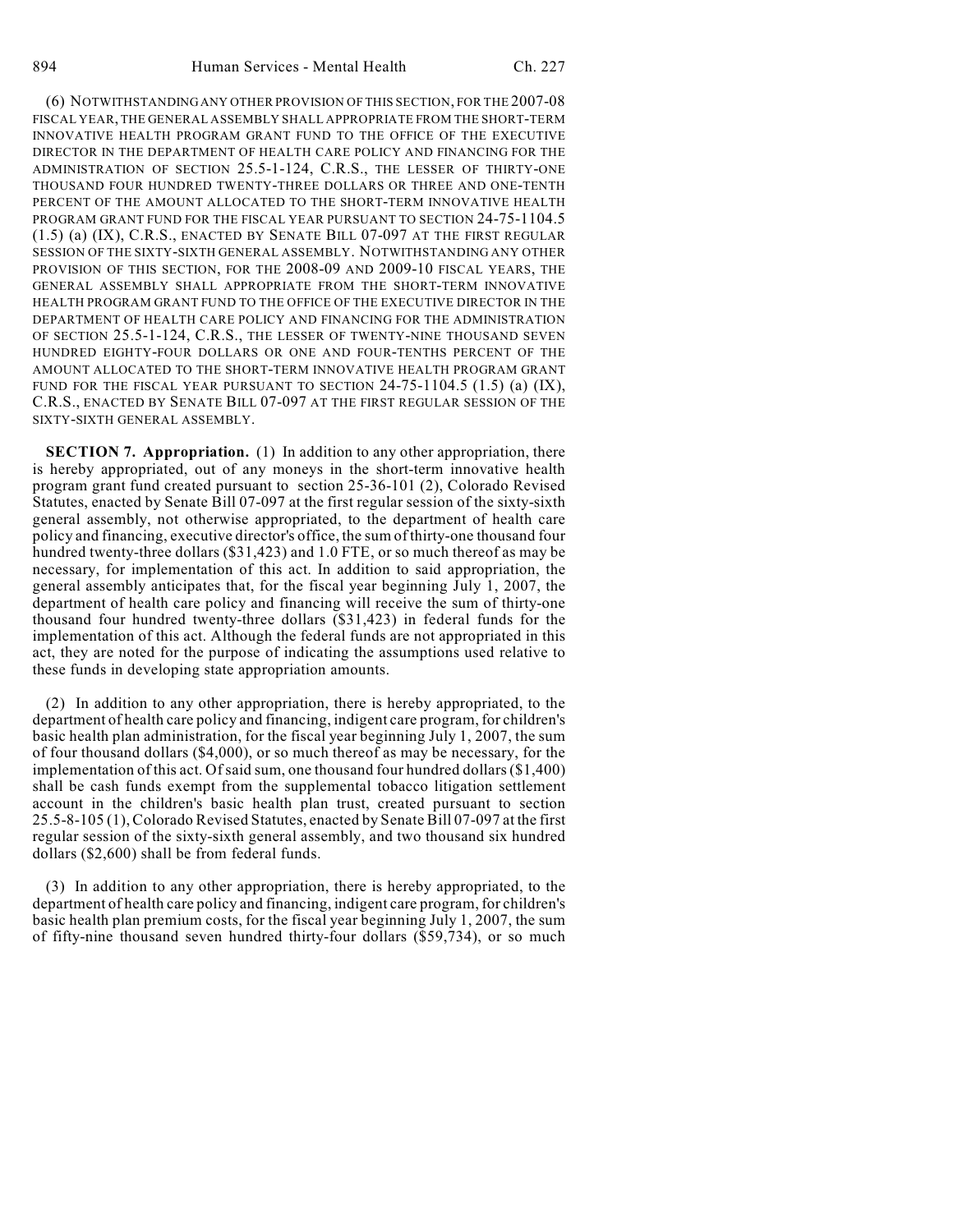thereof as may be necessary, for the implementation of this act. Of said sum, twenty thousand nine hundred seven dollars (\$20,907) shall be cash funds exempt from the supplemental tobacco litigation settlement account in the children's basic health plan trust, created pursuant to section 25.5-8-105 (1), Colorado Revised Statutes, enacted by Senate Bill 07-097 at the first regular session of the sixty-sixth general assembly, and thirty-eight thousand eight hundred twenty-seven dollars (\$38,827) shall be from federal funds.

(4) In addition to any other appropriation, there is hereby appropriated, out of any moneys in the early intervention services trust fund, created pursuant to section 27-10.5-706 (2) (a), Colorado Revised Statutes, to the department of human services, office of operations, the sum of fifty-three thousand nine hundred twenty dollars (\$53,920) cash funds and 1.0 FTE, or so much thereof as may be necessary, for implementation of this act. In addition to said appropriation, the general assembly anticipates that, for the fiscal year beginning July 1, 2007, the department of human services will receive the sum of two million eight hundred eight thousand five hundred eighty dollars (\$2,808,580) cash funds exempt custodial funds, for early intervention services, from the early intervention services trust fund created pursuant to section 27-10.5-706 (2) (a), Colorado Revised Statutes. Although the cash funds exempt custodial funds are not appropriated in this act, they are noted for the purpose of indicating the assumptions used relative to these funds in developing state appropriation amounts.

(5) In addition to any other appropriation, there is hereby appropriated, out of any moneys in the division of insurance cash fund, created in section 10-1-103 (3), Colorado Revised Statutes, not otherwise

appropriated, to the department of regulatory agencies, division of insurance, for the fiscal year beginning July 1, 2007, the sum of six thousand one hundred eighty-eight dollars (\$6,188), or so much thereof as may be necessary, for the implementation of this act.

**SECTION 8.** Section 14 (5) (c) of Senate Bill 07-097, enacted at the First Regular Session of the Sixty-sixth General Assembly, is amended to read:

Section 14. **Appropriation.** (5) (c) In addition to any other appropriation, there is hereby appropriated, out of any moneys in the short-term innovative health program grant fund created in section 25-36-101 (2), Colorado Revised Statutes, not otherwise appropriated, to the department of public health and environment, for the fiscal year beginning July 1, 2007, the sum of one million four hundred thousand dollars (\$1,400,000), ONE MILLION THREE HUNDRED FORTY-SIX THOUSAND TWO HUNDRED SEVENTY DOLLARS (\$1,346,270), cash funds exempt, and 1.0 FTE, or so much thereof as may be necessary, for the implementation of this act.

**SECTION 9. Effective date - applicability.** (1) Except as provided in subsection (2) of this section, this act shall take effect July 1, 2007.

(2) Sections 3 and 4 of this act shall take effect January 1, 2008, and shall apply to health insurance policies and health care service or indemnity contracts delivered or issued on or after said date.